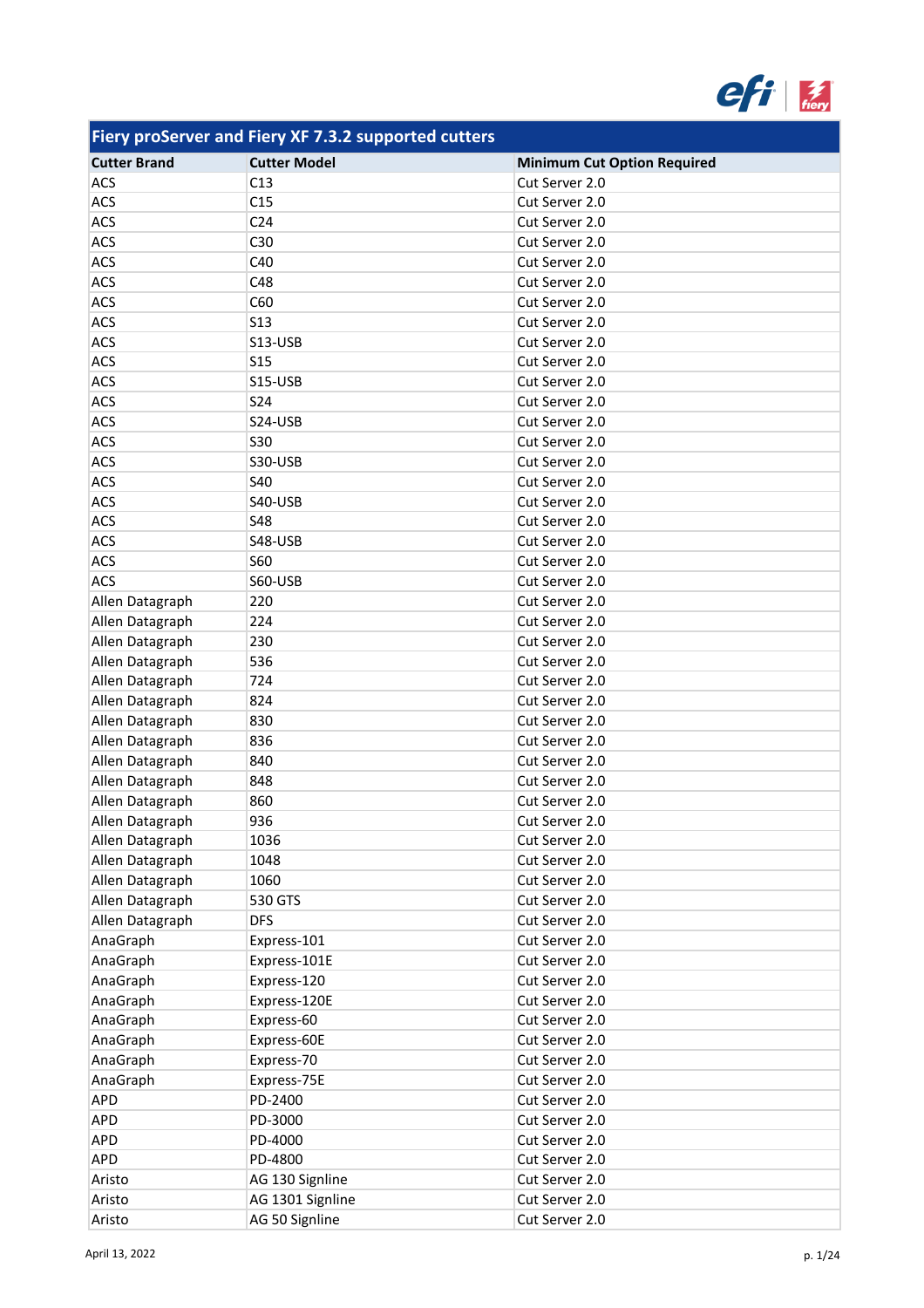

| <b>Cutter Brand</b> | <b>Cutter Model</b>                 | <b>Minimum Cut Option Required</b> |
|---------------------|-------------------------------------|------------------------------------|
| Aristo              | AG 75 Signline                      | Cut Server 2.0                     |
| Aristo              | Aristograph 1200                    | Cut Server 2.0                     |
| Aristo              | Aristograph 50                      | Cut Server 2.0                     |
| Aristo              | Aristograph 600                     | Cut Server 2.0                     |
| Aristo              | Aristomat 1310                      | Cut Server 2.0                     |
| Aristo              | Aristomat 1310x10                   | Cut Server 2.0                     |
| Aristo              | Aristomat 1317                      | Cut Server 2.0                     |
| Aristo              | Aristomat 1317x10                   | Cut Server 2.0                     |
| Aristo              | Aristomat 1617                      | Cut Server 2.0                     |
| Aristo              | Aristomat 1617x10                   | Cut Server 2.0                     |
| Aristo              | Aristomat 1625                      | Cut Server 2.0                     |
| Aristo              | Aristomat 1625x10                   | Cut Server 2.0                     |
| Aristo              | Aristomat 202/212 Auto SLP          | Cut Server 2.0                     |
| Aristo              | Aristomat 202/212 Auto XOn/XOff     | Cut Server 2.0                     |
| Aristo              | Aristomat 202/212 Manual SLP        | Cut Server 2.0                     |
| Aristo              | Aristomat 202/212 Manual XOn/XOff   | Cut Server 2.0                     |
| Aristo              | Aristomat 204/214 Auto SLP          | Cut Server 2.0                     |
| Aristo              | Aristomat 204/214 Auto XOn/XOff     | Cut Server 2.0                     |
| Aristo              | Aristomat 204/214 Manual SLP        | Cut Server 2.0                     |
| Aristo              | Aristomat 204/214 Manual XOn/XOff   | Cut Server 2.0                     |
| Aristo              | Aristomat 205 Manual SLP            | Cut Server 2.0                     |
| Aristo              | Aristomat 205 Manual XOn/XOff       | Cut Server 2.0                     |
| Aristo              | Aristomat 206/216 Auto SLP          | Cut Server 2.0                     |
| Aristo              | Aristomat 206/216 Auto XOn/XOff     | Cut Server 2.0                     |
| Aristo              | Aristomat 206/216 Manual SLP        | Cut Server 2.0                     |
| Aristo              | Aristomat 206/216 Manual XOn/XOff   | Cut Server 2.0                     |
| Aristo              | Aristomat 218 Manaul XOn/XOff       | Cut Server 2.0                     |
| Aristo              | Aristomat 218 Manual SLP            | Cut Server 2.0                     |
| Aristo              | Aristomat 308                       | Cut Server 2.0                     |
| Aristo              | Aristomat 308 SLP                   | Cut Server 2.0                     |
| Aristo              | Aristomat 309                       | Cut Server 2.0                     |
| Aristo              | Aristomat 309 SLP                   | Cut Server 2.0                     |
| Aristo              | <b>Aristomat Generic GL Series</b>  | Cut Marks Option - Fiery XF 6.2    |
| Aristo              | <b>Aristomat Generic TL Series</b>  | Cut Marks Option - Fiery XF 6.2    |
| Aristo              | <b>Aristomat Generic LFC Series</b> | Cut Marks Option - Fiery XF 6.2    |
| Aristo              | GL 2032-8                           | Cut Server 2.0                     |
| Aristo              | GL 2032-8                           | Cut Marks Option - Fiery XF 6.2    |
| Aristo              | GL 2072-8                           | Cut Server 2.0                     |
| Aristo              | GL 2072-8                           | Cut Marks Option - Fiery XF 6.2    |
| Aristo              | GL 2232-8                           | Cut Server 2.0                     |
| Aristo              | GL 2232-8                           | Cut Marks Option - Fiery XF 6.2    |
| Aristo              | GL 2432-8                           | Cut Server 2.0                     |
| Aristo              | GL 2432-8                           | Cut Marks Option - Fiery XF 6.2    |
| Aristo              | GL 3132-8                           | Cut Server 2.0                     |
| Aristo              | GL 3132-8                           | Cut Marks Option - Fiery XF 6.2    |
| Aristo              | GL 3152-8                           | Cut Server 2.0                     |
| Aristo              | GL 3152-8                           | Cut Marks Option - Fiery XF 6.2    |
| Aristo              | GL 3232-8                           | Cut Server 2.0                     |
| Aristo              | GL 3232-8                           | Cut Marks Option - Fiery XF 6.2    |
| Aristo              | GL 3252-8                           | Cut Server 2.0                     |
| Aristo              | GL 3252-8                           | Cut Marks Option - Fiery XF 6.2    |
| Aristo              | GL 4232-8                           | Cut Server 2.0                     |
| Aristo              | GL 4232-8                           | Cut Marks Option - Fiery XF 6.2    |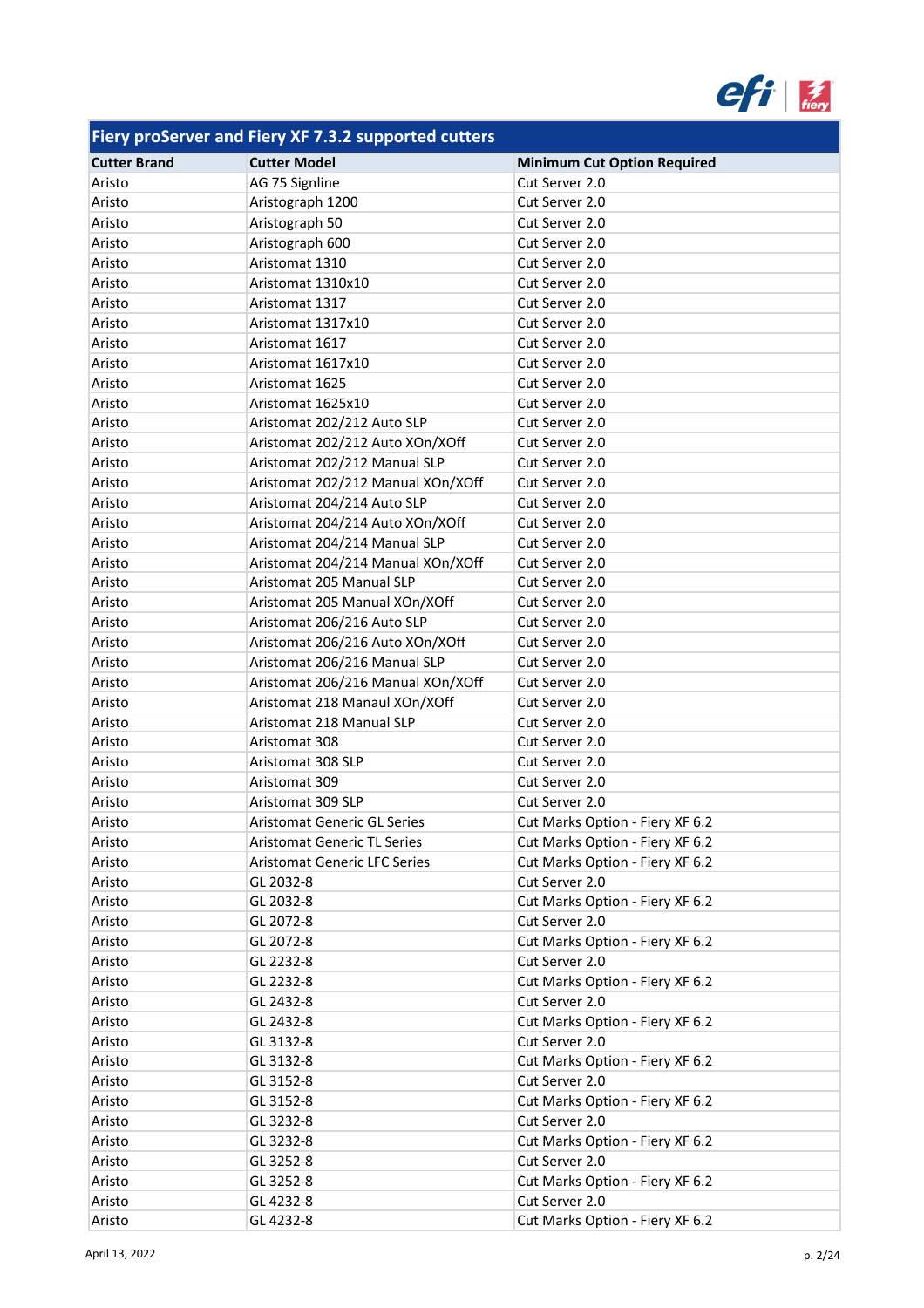

| <b>Cutter Brand</b> | <b>Cutter Model</b>    | <b>Minimum Cut Option Required</b> |
|---------------------|------------------------|------------------------------------|
| Aristo              | GL 4252-8              | Cut Server 2.0                     |
| Aristo              | GL 4252-8              | Cut Marks Option - Fiery XF 6.2    |
| Aristo              | TL 1310-8              | Cut Server 2.0                     |
| Aristo              | TL 1310-8              | Cut Marks Option - Fiery XF 6.2    |
| Aristo              | TL 1617-8              | Cut Server 2.0                     |
| Aristo              | TL 1617-8              | Cut Marks Option - Fiery XF 6.2    |
| Aristo              | TL 1625-8              | Cut Server 2.0                     |
| Aristo              | TL 1625-8              | Cut Marks Option - Fiery XF 6.2    |
| ArtCreation         | ART-1200E              | Cut Server 2.0                     |
| ArtCreation         | <b>ART-1200H</b>       | Cut Server 2.0                     |
| ArtCreation         | ART-1200P              | Cut Server 2.0                     |
| ArtCreation         | ART-1200S              | Cut Server 2.0                     |
| ArtCreation         | <b>ART-630E</b>        | Cut Server 2.0                     |
| ArtCreation         | <b>ART-630H</b>        | Cut Server 2.0                     |
| ArtCreation         | <b>ART-630P</b>        | Cut Server 2.0                     |
| ArtCreation         | <b>ART-630S</b>        | Cut Server 2.0                     |
| Asbru               | ASBRU_V3C              | Cut Server 2.0                     |
| Asbru               | ASBRU_V4C              | Cut Server 2.0                     |
| Asbru               | ASBRU V545C            | Cut Server 2.0                     |
| Asbru               | <b>COMPACT</b>         | Cut Server 2.0                     |
| Asbru               | COMPACT 30             | Cut Server 2.0                     |
| Asbru               | <b>COMPACT 30 PLUS</b> | Cut Server 2.0                     |
| Asbru               | <b>COMPACT 54</b>      | Cut Server 2.0                     |
| Asbru               | <b>COMPACT 54 PLUS</b> | Cut Server 2.0                     |
| Asbru               | <b>COMPACT PRO</b>     | Cut Server 2.0                     |
| Automation          | G-Code File            | Cut Server 2.0                     |
| <b>Brain Power</b>  | CP-2000                | Cut Server 2.0                     |
| <b>Brain Power</b>  | CP-3000                | Cut Server 2.0                     |
| CalComp             | 1041GT CPGL            | Cut Server 2.0                     |
| CalComp             | 1042GT CPGL            | Cut Server 2.0                     |
| CalComp             | 1043GT CPGL            | Cut Server 2.0                     |
| CalComp             | 1044GT CPGL            | Cut Server 2.0                     |
| Colex               | Colex SharpCut         | Cut Marks Option - Fiery XF 6.2    |
| <b>Compact Sign</b> | HC-1201                | Cut Server 2.0                     |
| Compact Sign        | HC-1202                | Cut Server 2.0                     |
| Compact Sign        | HC-751                 | Cut Server 2.0                     |
| Compact Sign        | HC-901                 | Cut Server 2.0                     |
| Compact Sign        | HF-1201                | Cut Server 2.0                     |
| Compact Sign        | HF-1202                | Cut Server 2.0                     |
| Compact Sign        | HF-751                 | Cut Server 2.0                     |
| Compact Sign        | HF-901                 | Cut Server 2.0                     |
| Concept             | Concept2               | Cut Server 2.0                     |
| Copam               | CP-2500                | Cut Server 2.0                     |
| Copam               | CP-3050                | Cut Server 2.0                     |
| Copam               | CP-3500                | Cut Server 2.0                     |
| Copam               | CP-4050                | Cut Server 2.0                     |
| Copam               | CP-4500                | Cut Server 2.0                     |
| Cotek               | <b>COTEK-1100C</b>     | Cut Server 2.0                     |
| Cotek               | <b>COTEK-1350C</b>     | Cut Server 2.0                     |
| Cotek               | COTEK1600C             | Cut Server 2.0                     |
| Cotek               | COTEK-360C             | Cut Server 2.0                     |
| Cotek               | COTEK-720C             | Cut Server 2.0                     |
| Cotek               | COTEK-870C             | Cut Server 2.0                     |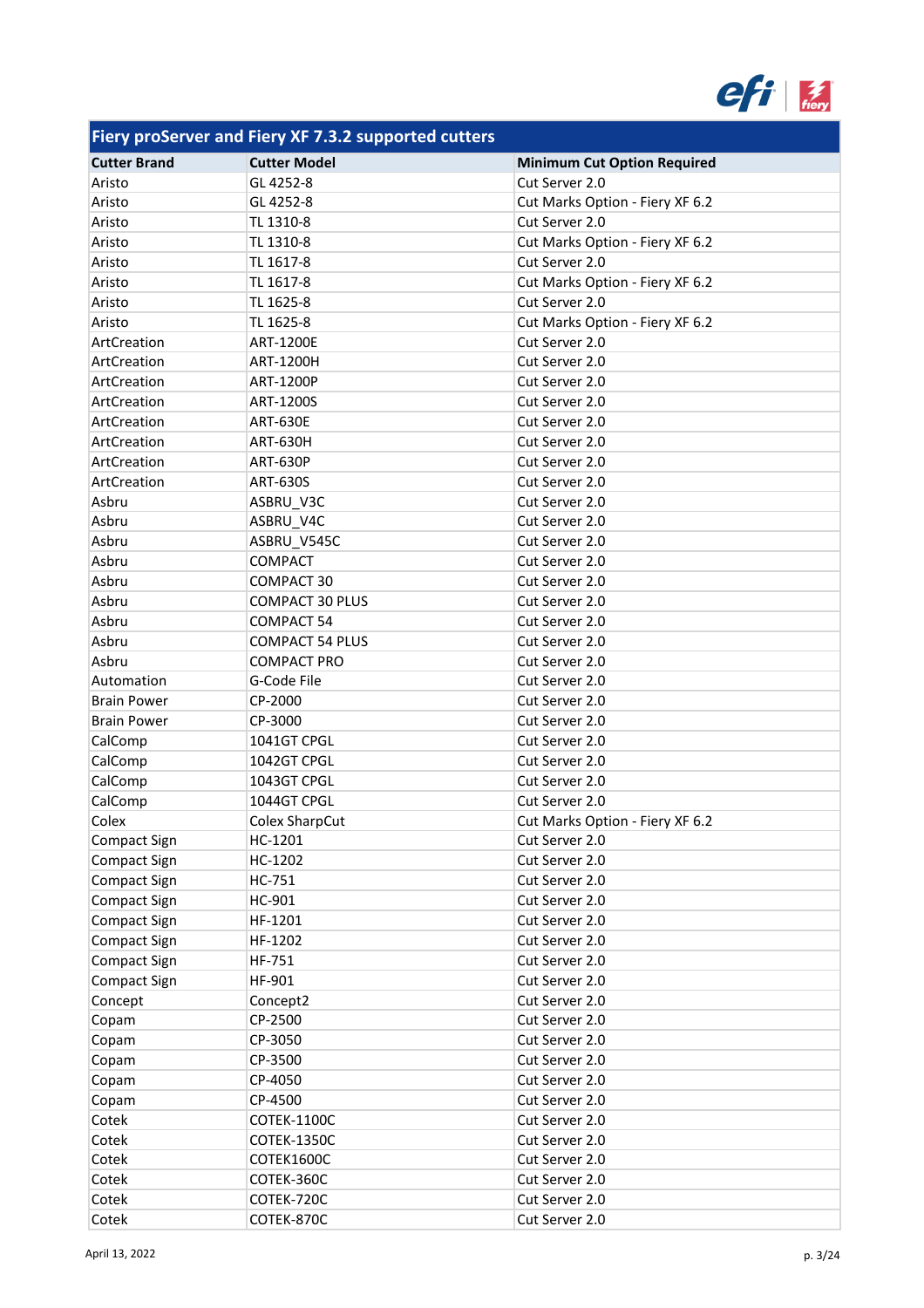

| <b>Cutter Brand</b> | <b>Cutter Model</b> | <b>Minimum Cut Option Required</b> |
|---------------------|---------------------|------------------------------------|
| Cotek               | <b>CTK-1100A</b>    | Cut Server 2.0                     |
| Cotek               | CTK-1100C           | Cut Server 2.0                     |
| Cotek               | CTK-1350A           | Cut Server 2.0                     |
| Cotek               | <b>CTK-1350C</b>    | Cut Server 2.0                     |
| Cotek               | CTK-1600A           | Cut Server 2.0                     |
| Cotek               | <b>CTK-1600C</b>    | Cut Server 2.0                     |
| Cotek               | <b>CTK-360A</b>     | Cut Server 2.0                     |
| Cotek               | <b>CTK-360C</b>     | Cut Server 2.0                     |
| Cotek               | <b>CTK-720A</b>     | Cut Server 2.0                     |
| Cotek               | <b>CTK-720C</b>     | Cut Server 2.0                     |
| Cotek               | <b>CTK-870A</b>     | Cut Server 2.0                     |
| Cotek               | <b>CTK-870C</b>     | Cut Server 2.0                     |
| Cotek               | <b>UYDA-1100C</b>   | Cut Server 2.0                     |
| Cotek               | <b>UYDA-1350C</b>   | Cut Server 2.0                     |
| Cotek               | <b>UYDA-1600C</b>   | Cut Server 2.0                     |
| Cotek               | <b>UYDA-360C</b>    | Cut Server 2.0                     |
| Cotek               | <b>UYDA-720C</b>    | Cut Server 2.0                     |
| Cotek               | <b>UYDA-870C</b>    | Cut Server 2.0                     |
| Cotek               | YD-1100A            | Cut Server 2.0                     |
| Cotek               | YD-1100C            | Cut Server 2.0                     |
| Cotek               | YD-1350A            | Cut Server 2.0                     |
| Cotek               | YD-1350C            | Cut Server 2.0                     |
| Cotek               | YD-1600A            | Cut Server 2.0                     |
| Cotek               | YD-1600C            | Cut Server 2.0                     |
| Cotek               | <b>YD-360A</b>      | Cut Server 2.0                     |
| Cotek               | <b>YD-360C</b>      | Cut Server 2.0                     |
| Cotek               | <b>YD-720A</b>      | Cut Server 2.0                     |
| Cotek               | <b>YD-720C</b>      | Cut Server 2.0                     |
| Cotek               | <b>YD-870A</b>      | Cut Server 2.0                     |
| Cotek               | <b>YD-870C</b>      | Cut Server 2.0                     |
| Creation-Kingcut    | Kcut CT-24          | Cut Server 2.0                     |
| Creation-Kingcut    | Kcut CT-30          | Cut Server 2.0                     |
| Creation-Kingcut    | Kcut CT-36          | Cut Server 2.0                     |
| Creation-Kingcut    | Kcut CT-48          | Cut Server 2.0                     |
| Creation-Kingcut    | Kcut CT-60          | Cut Server 2.0                     |
| Creation-Kingcut    | Kcut Pro B-12       | Cut Server 2.0                     |
| Creation-Kingcut    | Kcut Pro B-24       | Cut Server 2.0                     |
| Creation-Kingcut    | Kcut Pro B-48       | Cut Server 2.0                     |
| Creation-Kingcut    | KingCut A-24        | Cut Server 2.0                     |
| Creation-Kingcut    | KingCut A-30        | Cut Server 2.0                     |
| Creation-Kingcut    | KingCut A-36        | Cut Server 2.0                     |
| Creation-Kingcut    | KingCut A-48        | Cut Server 2.0                     |
| Creation-Kingcut    | pcut CT-1200        | Cut Server 2.0                     |
| Creation-Kingcut    | pcut CT-1500        | Cut Server 2.0                     |
| Creation-Kingcut    | pcut CT-630         | Cut Server 2.0                     |
| Creation-Kingcut    | pcut CT-760         | Cut Server 2.0                     |
| Creation-Kingcut    | pcut CT-900         | Cut Server 2.0                     |
| Creation-PCut       | CB-1300             | Cut Server 2.0                     |
| Creation-PCut       | CB-730              | Cut Server 2.0                     |
| Creation-PCut       | CR-1080             | Cut Server 2.0                     |
| Creation-PCut       | CR-1080F            | Cut Server 2.0                     |
| Creation-PCut       | CR-1200             | Cut Server 2.0                     |
| Creation-PCut       | <b>CR-1200F</b>     | Cut Server 2.0                     |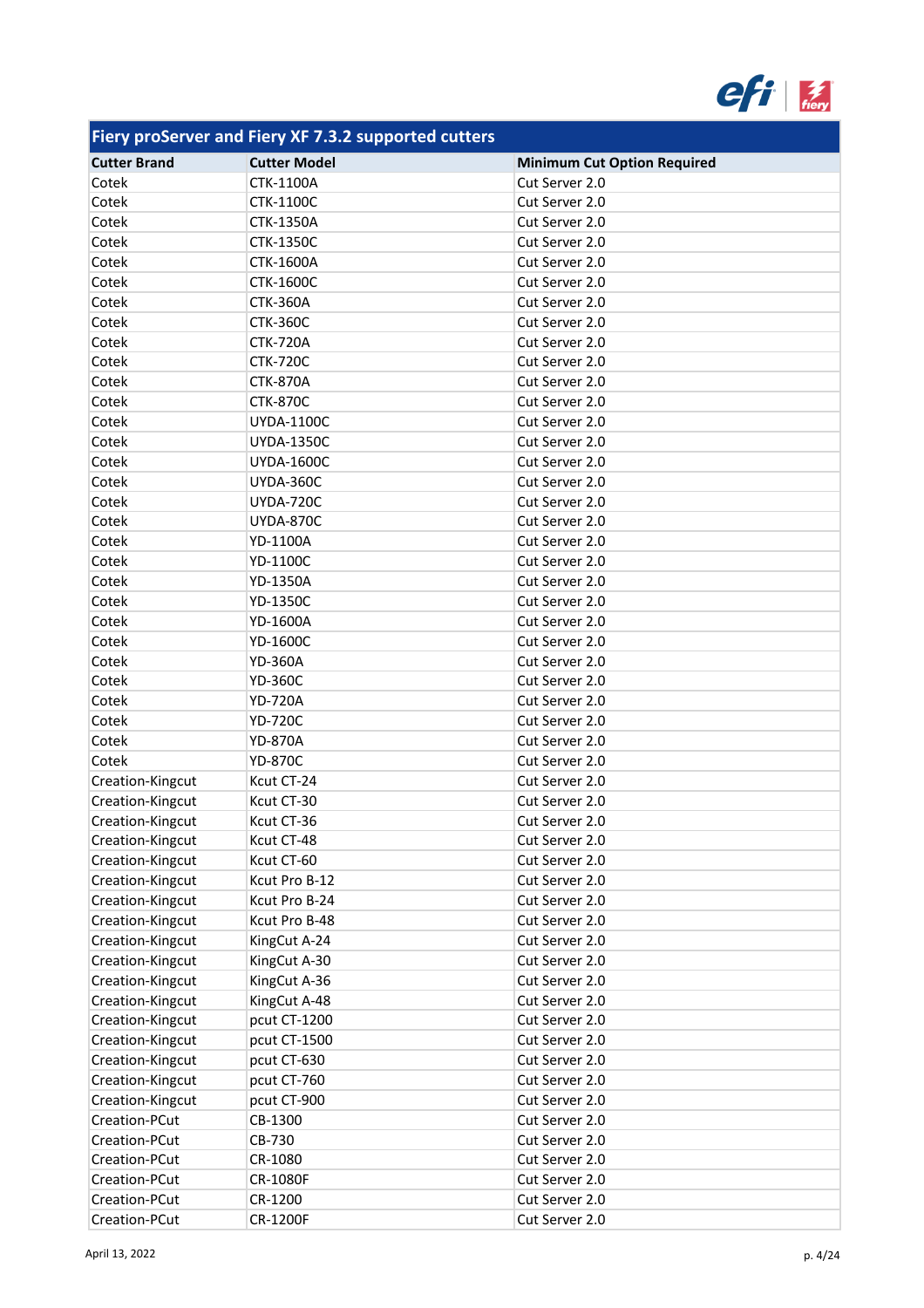

| .                   |                     |                                    |
|---------------------|---------------------|------------------------------------|
| <b>Cutter Brand</b> | <b>Cutter Model</b> | <b>Minimum Cut Option Required</b> |
| Creation-PCut       | CR-630              | Cut Server 2.0                     |
| Creation-PCut       | <b>CR-630F</b>      | Cut Server 2.0                     |
| Creation-PCut       | CR-900              | Cut Server 2.0                     |
| Creation-PCut       | <b>CR-900F</b>      | Cut Server 2.0                     |
| Creation-PCut       | CS-1080             | Cut Server 2.0                     |
| Creation-PCut       | CS-1080F            | Cut Server 2.0                     |
| Creation-PCut       | CS-1200             | Cut Server 2.0                     |
| Creation-PCut       | <b>CS-1200F</b>     | Cut Server 2.0                     |
| Creation-PCut       | CS-1200G            | Cut Server 2.0                     |
| Creation-PCut       | CS-630              | Cut Server 2.0                     |
| Creation-PCut       | <b>CS-630F</b>      | Cut Server 2.0                     |
| Creation-PCut       | CS-630G             | Cut Server 2.0                     |
| Creation-PCut       | CS-900              | Cut Server 2.0                     |
| Creation-PCut       | <b>CS-900F</b>      | Cut Server 2.0                     |
| Creation-PCut       | CT-1080             | Cut Server 2.0                     |
| Creation-PCut       | CT-1080G            | Cut Server 2.0                     |
| Creation-PCut       | CT-1200             | Cut Server 2.0                     |
| Creation-PCut       | CT-1200G            | Cut Server 2.0                     |
| Creation-PCut       | CT-630              | Cut Server 2.0                     |
| Creation-PCut       | CT-630G             | Cut Server 2.0                     |
| Creation-PCut       | CT-900              | Cut Server 2.0                     |
| Creation-PCut       | CT-900G             | Cut Server 2.0                     |
| Creation-PCut       | CTO-1200G           | Cut Server 2.0                     |
| Creation-PCut       | CTO-330             | Cut Server 2.0                     |
| Creation-PCut       | CTO-330G            | Cut Server 2.0                     |
| Creation-PCut       | CTO-630G            | Cut Server 2.0                     |
| Creation-PCut       | CTO-900G            | Cut Server 2.0                     |
| Creation-PCut       | MC-270              | Cut Server 2.0                     |
| <b>CutterPros</b>   | Contour 2400        | Cut Server 2.0                     |
| <b>CutterPros</b>   | Contour 4800        | Cut Server 2.0                     |
| <b>CutterPros</b>   | CR1200              | Cut Server 2.0                     |
| <b>CutterPros</b>   | CR1300              | Cut Server 2.0                     |
| <b>CutterPros</b>   | CR630               | Cut Server 2.0                     |
| <b>CutterPros</b>   | CR730               | Cut Server 2.0                     |
| <b>CutterPros</b>   | Servo 2400          | Cut Server 2.0                     |
| <b>CutterPros</b>   | Servo 4800          | Cut Server 2.0                     |
| Desay               | TC-3000             | Cut Server 2.0                     |
|                     | TC-4000             | Cut Server 2.0                     |
| Desay               | TC-5000             | Cut Server 2.0                     |
| Desay               |                     | Cut Server 2.0                     |
| Desay               | <b>Tiger 1000</b>   |                                    |
| Desay               | <b>Tiger 2000</b>   | Cut Server 2.0                     |
| Desay               | Tiger 3000          | Cut Server 2.0                     |
| Desay               | <b>VL-300P</b>      | Cut Server 2.0                     |
| Desay               | <b>VL-400P</b>      | Cut Server 2.0                     |
| Desay               | <b>VL-500P</b>      | Cut Server 2.0                     |
| Desay               | XY-300P             | Cut Server 2.0                     |
| Desay               | XY-380P             | Cut Server 2.0                     |
| Desay               | XY-450P             | Cut Server 2.0                     |
| Desay               | XY-520              | Cut Server 2.0                     |
| Desay               | XY-540P             | Cut Server 2.0                     |
| Desay               | XY-660P             | Cut Server 2.0                     |
| DGI                 | OM-100              | Cut Server 2.0                     |
| DGI                 | OM-130              | Cut Server 2.0                     |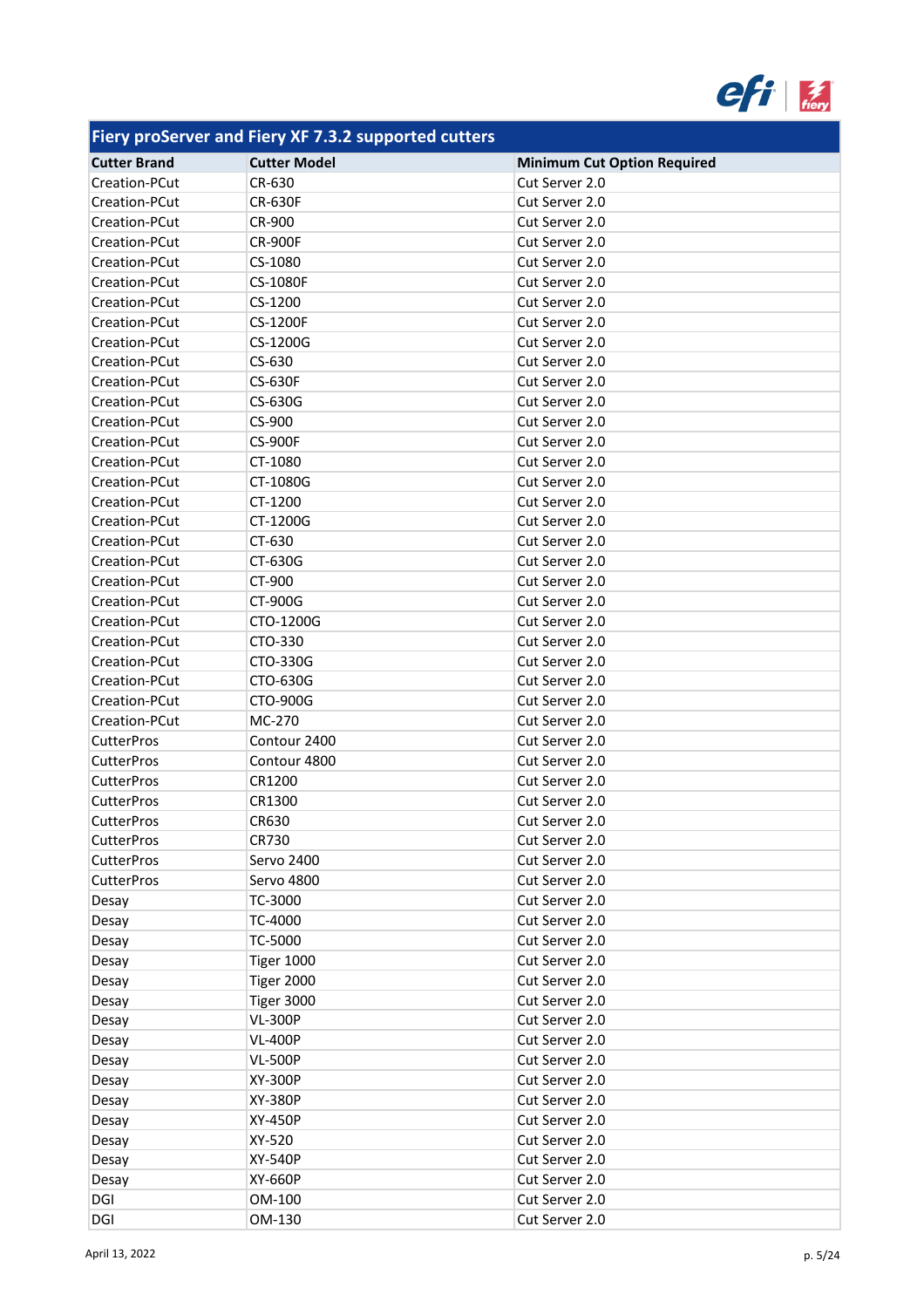

| <b>Cutter Brand</b> | <b>Cutter Model</b>     | <b>Minimum Cut Option Required</b> |
|---------------------|-------------------------|------------------------------------|
| DGI                 | OM-150                  | Cut Server 2.0                     |
| DGI                 | OM-40                   | Cut Server 2.0                     |
| DGI                 | OM-60                   | Cut Server 2.0                     |
| DGI                 | OM-70                   | Cut Server 2.0                     |
| DGI                 | OM-80                   | Cut Server 2.0                     |
| <b>DYSS</b>         | X5                      | Cut Marks Option - Fiery XF 6.5    |
| <b>DYSS</b>         | X7                      | Cut Marks Option - Fiery XF 6.5    |
| Eagle               | Cutter                  | Cut Server 2.0                     |
| Emblem              | EC120                   | Cut Server 2.0                     |
| Emblem              | EC60                    | Cut Server 2.0                     |
| Encad               | NovaCut 24              | Cut Server 2.0                     |
| Encad               | NovaCut 54              | Cut Server 2.0                     |
| Enroute             | <b>Contour Cutter</b>   | Cut Server 2.0                     |
| <b>ESAB</b>         | EIA G-Code File         | Cut Server 2.0                     |
| <b>ESAB</b>         | <b>Router File</b>      | Cut Server 2.0                     |
| <b>ESAB</b>         | <b>Tool Knife File</b>  | Cut Server 2.0                     |
| ESAB                | <b>Tool Plasma File</b> | Cut Server 2.0                     |
| ESAB                | <b>Tool Punch File</b>  | Cut Server 2.0                     |
| Eurosystems         | Optiscout               | Cut Marks Option - Fiery XF 4.5    |
| <b>EVOLUS</b>       | EV120                   | Cut Server 2.0                     |
| <b>EVOLUS</b>       | <b>EV30</b>             | Cut Server 2.0                     |
| <b>EVOLUS</b>       | EV60                    | Cut Server 2.0                     |
| <b>EVOLUS</b>       | <b>EV76</b>             | Cut Server 2.0                     |
| <b>EVOLUS</b>       | <b>EV90</b>             | Cut Server 2.0                     |
| <b>EVOLUS</b>       | EVS120                  | Cut Server 2.0                     |
| <b>EVOLUS</b>       | EVS120-USB              | Cut Server 2.0                     |
| <b>EVOLUS</b>       | EVS30                   | Cut Server 2.0                     |
| <b>EVOLUS</b>       | EVS30-USB               | Cut Server 2.0                     |
| <b>EVOLUS</b>       | EVS60                   | Cut Server 2.0                     |
| <b>EVOLUS</b>       | EVS60-USB               | Cut Server 2.0                     |
| <b>EVOLUS</b>       | EVS76                   | Cut Server 2.0                     |
| <b>EVOLUS</b>       | EVS76-USB               | Cut Server 2.0                     |
| <b>EVOLUS</b>       | EVS90                   | Cut Server 2.0                     |
| <b>EVOLUS</b>       | EVS90-USB               | Cut Server 2.0                     |
| Fargo               | Impressa                | Cut Server 2.0                     |
| Foison              | AutoMark                | Cut Server 2.0                     |
| Foison              | C12                     | Cut Server 2.0                     |
| Foison              | C <sub>24</sub>         | Cut Server 2.0                     |
| Foison              | C30                     | Cut Server 2.0                     |
| Foison              | C36                     | Cut Server 2.0                     |
| Foison              | C48                     | Cut Server 2.0                     |
| Foison              | <b>S12</b>              | Cut Server 2.0                     |
| Foison              | S12-USB                 | Cut Server 2.0                     |
| Foison              | <b>S24</b>              | Cut Server 2.0                     |
| Foison              | S24-USB                 | Cut Server 2.0                     |
| Foison              | <b>S30</b>              | Cut Server 2.0                     |
|                     | S30-USB                 | Cut Server 2.0                     |
| Foison<br>Foison    | S36                     | Cut Server 2.0                     |
|                     | S36-USB                 | Cut Server 2.0                     |
| Foison              | <b>S48</b>              |                                    |
| Foison              |                         | Cut Server 2.0                     |
| Foison              | S48-USB                 | Cut Server 2.0                     |
| Foison              | <b>S60</b>              | Cut Server 2.0                     |
| Foison              | S60-USB                 | Cut Server 2.0                     |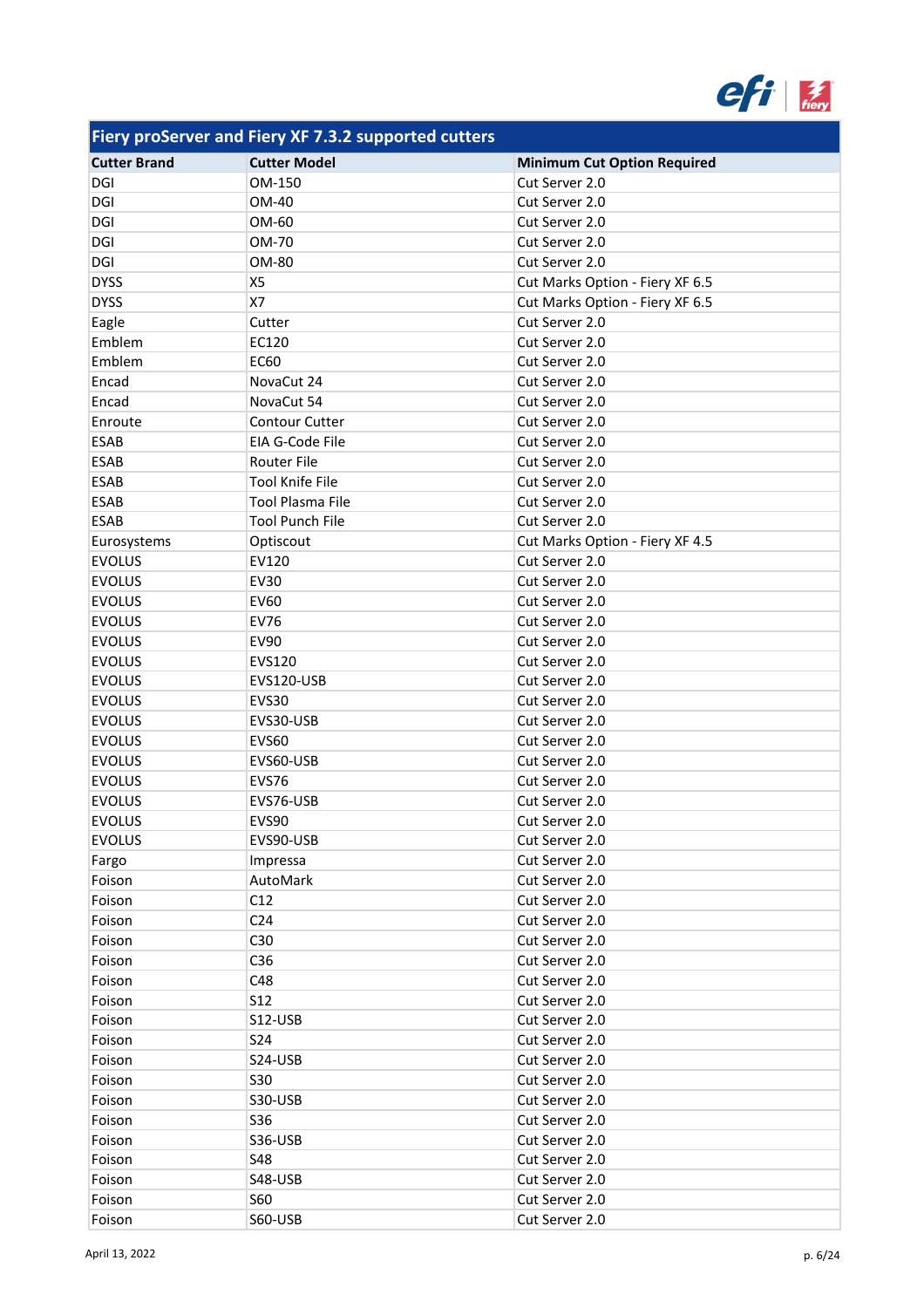

| <b>Cutter Brand</b> | <b>Cutter Model</b>          | <b>Minimum Cut Option Required</b> |
|---------------------|------------------------------|------------------------------------|
| GCC                 | Expert Pro-132               | Cut Server 2.0                     |
| GCC                 | Expert Pro-60                | Cut Server 2.0                     |
| GCC                 | Expert-24                    | Cut Server 2.0                     |
| GCC                 | Expert-24 LX                 | Cut Server 2.0                     |
| GCC                 | <b>GCC Cutter</b>            | Cut Server 2.0                     |
| GCC                 | SignArt Nautilus NL600       | Cut Server 2.0                     |
| GCC                 | SignArt Nautilus NL900       | Cut Server 2.0                     |
| GCC                 | <b>SignArt Nautilus NL-P</b> | Cut Server 2.0                     |
| GCC                 | SignPal Bengal BN-60         | Cut Server 2.0                     |
| GCC                 | SignPal Bobcat BI-30         | Cut Server 2.0                     |
| GCC                 | SignPal Bobcat BI-60         | Cut Server 2.0                     |
| GCC                 | SignPal GRC-02               | Cut Server 2.0                     |
| GCC                 | SignPal GRC-03               | Cut Server 2.0                     |
| GCC                 | SignPal GRC-22               | Cut Server 2.0                     |
| GCC                 | SignPal GRC-23               | Cut Server 2.0                     |
| GCC                 | SignPal Jaguar III-101       | Cut Server 2.0                     |
| GCC                 | SignPal Jaguar III-132       | Cut Server 2.0                     |
| GCC                 | SignPal Jaguar III-183       | Cut Server 2.0                     |
| GCC                 | SignPal Jaguar III-61        | Cut Server 2.0                     |
| GCC                 | SignPal Jaguar III-76        | Cut Server 2.0                     |
| GCC                 | SignPal Jaguar IV-101        | Cut Server 2.0                     |
| GCC                 | SignPal Jaguar IV-132        | Cut Server 2.0                     |
| GCC                 | SignPal Jaguar IV-183        | Cut Server 2.0                     |
| GCC                 | SignPal Jaguar IV-61         | Cut Server 2.0                     |
| GCC                 | SignPal Jaguar IV-76         | Cut Server 2.0                     |
| GCC                 | SignPal Jaguar JII-101S      | Cut Server 2.0                     |
| GCC                 | SignPal Jaguar JII-132S      | Cut Server 2.0                     |
| GCC                 | SignPal Jaguar JII-61        | Cut Server 2.0                     |
| GCC                 | SignPal Jaguar JII-76S       | Cut Server 2.0                     |
| GCC                 | SignPal Jaguar JR-101S       | Cut Server 2.0                     |
| GCC                 | SignPal Jaguar JR-132S       | Cut Server 2.0                     |
| GCC                 | SignPal Jaguar JR-61         | Cut Server 2.0                     |
| GCC                 | SignPal Jaguar JR-76S        | Cut Server 2.0                     |
| GCC                 | SignPal Lynx S-132S          | Cut Server 2.0                     |
| GCC                 | SignPal Lynx S-30            | Cut Server 2.0                     |
| GCC                 | SignPal Lynx S-60            | Cut Server 2.0                     |
| GCC                 | SignPal Puma SP-132S         | Cut Server 2.0                     |
| GCC                 | SignPal Puma SP-30           | Cut Server 2.0                     |
| GCC                 | SignPal Puma SP-60           | Cut Server 2.0                     |
| GCC                 | SignPal Pumall P-132S        | Cut Server 2.0                     |
| GCC                 | SignPal Pumall P-30          | Cut Server 2.0                     |
| GCC                 | SignPal Pumall P-60          | Cut Server 2.0                     |
| GCC                 | SignPal Pumalll P-132S       | Cut Server 2.0                     |
| GCC                 | SignPal Pumalll P-60S        | Cut Server 2.0                     |
| GCC                 | SignPal Sable SB-60          | Cut Server 2.0                     |
| GCC                 | SignPal Ultra GRC-101S       | Cut Server 2.0                     |
| GCC                 | SignPal Ultra GRC-132S       | Cut Server 2.0                     |
| GCC                 | SignPal Ultra GRC-30         | Cut Server 2.0                     |
| GCC                 | SignPal Ultra GRC-50         | Cut Server 2.0                     |
| GCC                 | SignPal Ultra GRC-60         | Cut Server 2.0                     |
| GCC                 | SignPal Ultra GRC-61         | Cut Server 2.0                     |
| GCC                 | SignPal Ultra GRC-76S        | Cut Server 2.0                     |
| GCC                 | SignPal UltraPlus GRC-50     | Cut Server 2.0                     |
|                     |                              |                                    |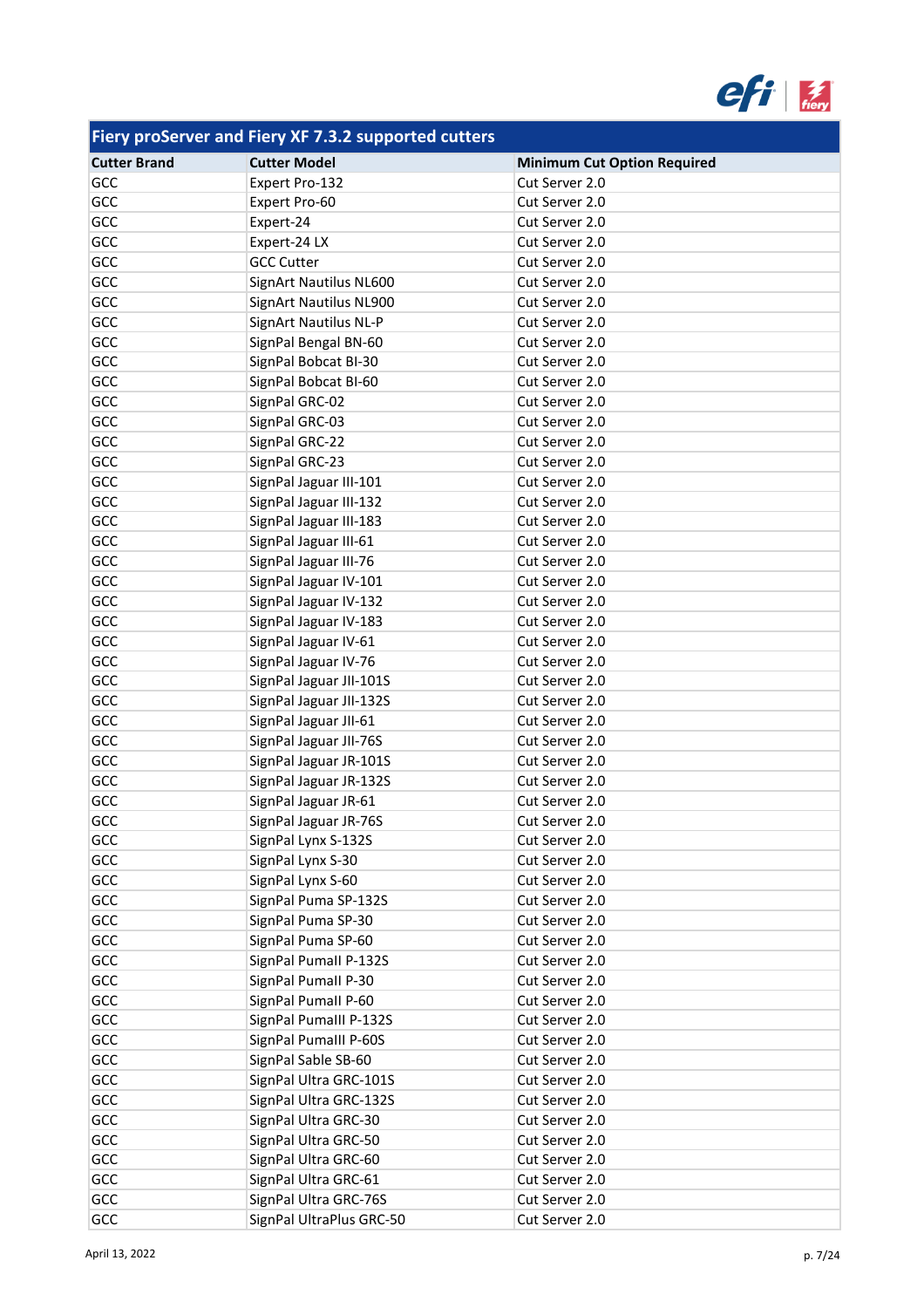

| <b>Cutter Brand</b> | <b>Cutter Model</b>               | <b>Minimum Cut Option Required</b> |
|---------------------|-----------------------------------|------------------------------------|
| Gerber              | Compu Cut System 48               | Cut Server 2.0                     |
| Gerber              | Emboss Track24                    | Cut Server 2.0                     |
| Gerber              | Emboss Track36                    | Cut Server 2.0                     |
| Gerber              | Emboss Track48                    | Cut Server 2.0                     |
| Gerber              | Envision 375                      | Cut Server 2.0                     |
| Gerber              | Envision 375-HPGL                 | Cut Server 2.0                     |
| Gerber              | Envision 750                      | Cut Server 2.0                     |
| Gerber              | Envision 750-HPGL                 | Cut Server 2.0                     |
| Gerber              | Esprit 1400                       | Cut Server 2.0                     |
| Gerber              | Esprit 850                        | Cut Server 2.0                     |
| Gerber              | FasTrack 1000                     | Cut Server 2.0                     |
| Gerber              | FasTrack 1300                     | Cut Server 2.0                     |
| Gerber              | FasTrack 550                      | Cut Server 2.0                     |
| Gerber              | FasTrack 650                      | Cut Server 2.0                     |
| Gerber              | FasTrack 750                      | Cut Server 2.0                     |
| Gerber              | <b>GCI Interface</b>              | Cut Server 2.0                     |
| Gerber              | <b>GCI Router Interface</b>       | Cut Server 2.0                     |
| Gerber              | GS 15                             | Cut Server 2.0                     |
|                     |                                   |                                    |
| Gerber              | GS 15 Plus                        | Cut Server 2.0                     |
| Gerber              | GS 15 Plus HP/GL                  | Cut Server 2.0                     |
| Gerber              | GS 750                            | Cut Server 2.0                     |
| Gerber              | GS 750 Plus                       | Cut Server 2.0                     |
| Gerber              | GS 750 Plus HP/GL                 | Cut Server 2.0                     |
| Gerber              | <b>GSX 15</b>                     | Cut Server 2.0                     |
| Gerber              | GSX 15 Plus                       | Cut Server 2.0                     |
| Gerber              | GSX 15 Plus HP/GL                 | Cut Server 2.0                     |
| Gerber              | <b>HS 15</b>                      | Cut Server 2.0                     |
| Gerber              | HS 15 Plus                        | Cut Server 2.0                     |
| Gerber              | HS 15 Plus HP/GL                  | Cut Server 2.0                     |
| Gerber              | <b>HS 750</b>                     | Cut Server 2.0                     |
| Gerber              | HS 750 Plus                       | Cut Server 2.0                     |
| Gerber              | HS 750 Plus HP/GL                 | Cut Server 2.0                     |
| Gerber              | <b>LMK Interface</b>              | Cut Server 2.0                     |
| Gerber              | Odyssey                           | Cut Server 2.0                     |
| Gerber              | Odyssey XP                        | Cut Server 2.0                     |
| Gerber              | <b>Omnicad Compucut Interface</b> | Cut Server 2.0                     |
| Gerber              | P2C 1200                          | Cut Server 2.0                     |
| Gerber              | P2C 1600                          | Cut Server 2.0                     |
| Gerber              | P2C 600                           | Cut Server 2.0                     |
| Gerber              | S750 Interface                    | Cut Server 2.0                     |
| Gerber              | Superlink Interface               | Cut Server 2.0                     |
| Gerber              | Tempo-600                         | Cut Server 2.0                     |
| Gerber              | Thermazone HPGL                   | Cut Server 2.0                     |
| Gerber              | Unilink Interface                 | Cut Server 2.0                     |
| GerCutter           | CSV1350                           | Cut Server 2.0                     |
| GerCutter           | <b>CSV720</b>                     | Cut Server 2.0                     |
| GerCutter           | <b>ECO Series</b>                 | Cut Server 2.0                     |
| GerCutter           | MH-1351                           | Cut Server 2.0                     |
| GerCutter           | MH-365                            | Cut Server 2.0                     |
| GerCutter           | MH-721                            | Cut Server 2.0                     |
| GerCutter           | MH-871                            | Cut Server 2.0                     |
| GerCutter           | PRO-Series                        | Cut Server 2.0                     |
| GerCutterLaser      | <b>BLUETOOTH CB1300</b>           | Cut Server 2.0                     |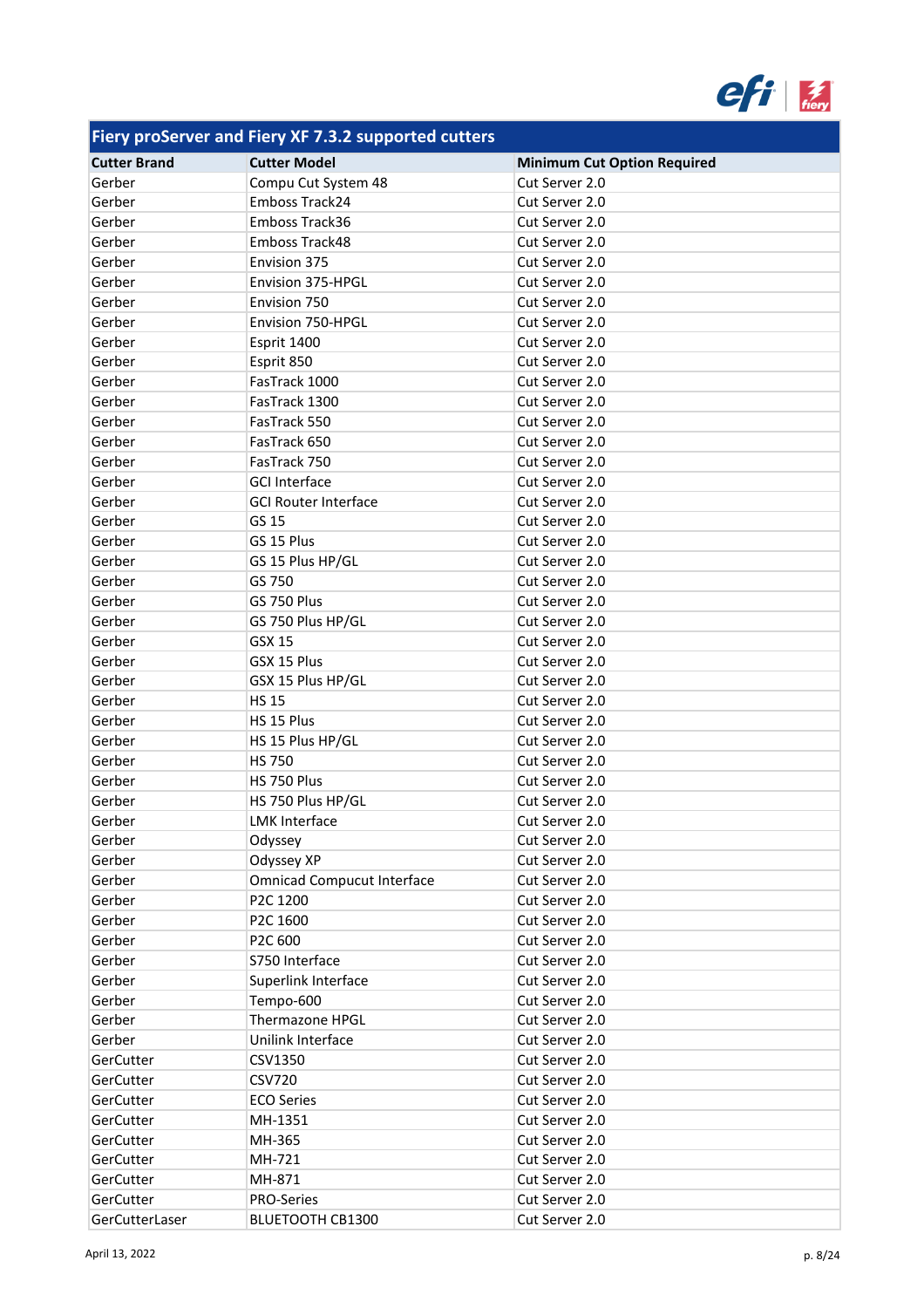

| . .                                   |                                               |                                                      |
|---------------------------------------|-----------------------------------------------|------------------------------------------------------|
| <b>Cutter Brand</b><br>GerCutterLaser | <b>Cutter Model</b><br><b>BLUETOOTH CB730</b> | <b>Minimum Cut Option Required</b><br>Cut Server 2.0 |
| GerCutterLaser                        | CR-1080                                       | Cut Server 2.0                                       |
|                                       |                                               |                                                      |
| GerCutterLaser                        | <b>CR-1080F</b>                               | Cut Server 2.0<br>Cut Server 2.0                     |
| GerCutterLaser                        | CR-1200                                       |                                                      |
| GerCutterLaser                        | <b>CR-1200F</b>                               | Cut Server 2.0                                       |
| GerCutterLaser                        | CR-630                                        | Cut Server 2.0                                       |
| GerCutterLaser                        | <b>CR-630F</b>                                | Cut Server 2.0                                       |
| GerCutterLaser                        | CR-900                                        | Cut Server 2.0                                       |
| GerCutterLaser                        | <b>CR-900F</b>                                | Cut Server 2.0                                       |
| GerCutterLaser                        | CS-1080                                       | Cut Server 2.0                                       |
| GerCutterLaser                        | <b>CS-1080F</b>                               | Cut Server 2.0                                       |
| GerCutterLaser                        | CS-1200                                       | Cut Server 2.0                                       |
| GerCutterLaser                        | <b>CS-1200F</b>                               | Cut Server 2.0                                       |
| GerCutterLaser                        | CS-1200G,                                     | Cut Server 2.0                                       |
| GerCutterLaser                        | CS-630                                        | Cut Server 2.0                                       |
| GerCutterLaser                        | <b>CS-630F</b>                                | Cut Server 2.0                                       |
| GerCutterLaser                        | CS-630G                                       | Cut Server 2.0                                       |
| GerCutterLaser                        | CS-900                                        | Cut Server 2.0                                       |
| GerCutterLaser                        | <b>CS-900F</b>                                | Cut Server 2.0                                       |
| GerCutterLaser                        | CT-1080                                       | Cut Server 2.0                                       |
| GerCutterLaser                        | CT-1080G                                      | Cut Server 2.0                                       |
| GerCutterLaser                        | CT-1200                                       | Cut Server 2.0                                       |
| GerCutterLaser                        | CT-1200G                                      | Cut Server 2.0                                       |
| GerCutterLaser                        | CT-630                                        | Cut Server 2.0                                       |
| GerCutterLaser                        | CT-630G                                       | Cut Server 2.0                                       |
| GerCutterLaser                        | CT-900                                        | Cut Server 2.0                                       |
| GerCutterLaser                        | CT-900G                                       | Cut Server 2.0                                       |
| GerCutterLaser                        | DC-240                                        | Cut Server 2.0                                       |
| GerCutterLaser                        | Gercutter Pro laser                           | Cut Server 2.0                                       |
| GerCutterLaser                        | MC-270                                        | Cut Server 2.0                                       |
| GerCutterLaser                        | SP_Series                                     | Cut Server 2.0                                       |
| GoldCut                               | GC-1101                                       | Cut Server 2.0                                       |
| GoldCut                               | $GC-12$                                       | Cut Server 2.0                                       |
| GoldCut                               | GC-1351                                       | Cut Server 2.0                                       |
| GoldCut                               | $GC-24$                                       | Cut Server 2.0                                       |
| GoldCut                               | GC-240                                        | Cut Server 2.0                                       |
| GoldCut                               | $GC-30$                                       | Cut Server 2.0                                       |
| GoldCut                               | GC-330                                        | Cut Server 2.0                                       |
| GoldCut                               | GC-361                                        | Cut Server 2.0                                       |
| GoldCut                               | GC-48                                         | Cut Server 2.0                                       |
| GoldCut                               | GC-721                                        | Cut Server 2.0                                       |
| GoldCut                               | GC-871                                        | Cut Server 2.0                                       |
| GoldCut                               | JK-1101                                       | Cut Server 2.0                                       |
| GoldCut                               | JK-1350                                       | Cut Server 2.0                                       |
| GoldCut                               |                                               | Cut Server 2.0                                       |
| GoldCut                               | JK-240<br>JK-330                              | Cut Server 2.0                                       |
|                                       |                                               |                                                      |
| GoldCut                               | JK-365                                        | Cut Server 2.0                                       |
| GoldCut                               | JK-720                                        | Cut Server 2.0                                       |
| GoldCut                               | JK-870                                        | Cut Server 2.0                                       |
| Grafityp                              | <b>CSR 2400</b>                               | Cut Server 2.0                                       |
| Grafityp                              | CSR 466 Standard                              | Cut Server 2.0                                       |
| Grafityp                              | CSR 466 Standard HPGL                         | Cut Server 2.0                                       |
| Grafityp                              | CSR 466 Turbo                                 | Cut Server 2.0                                       |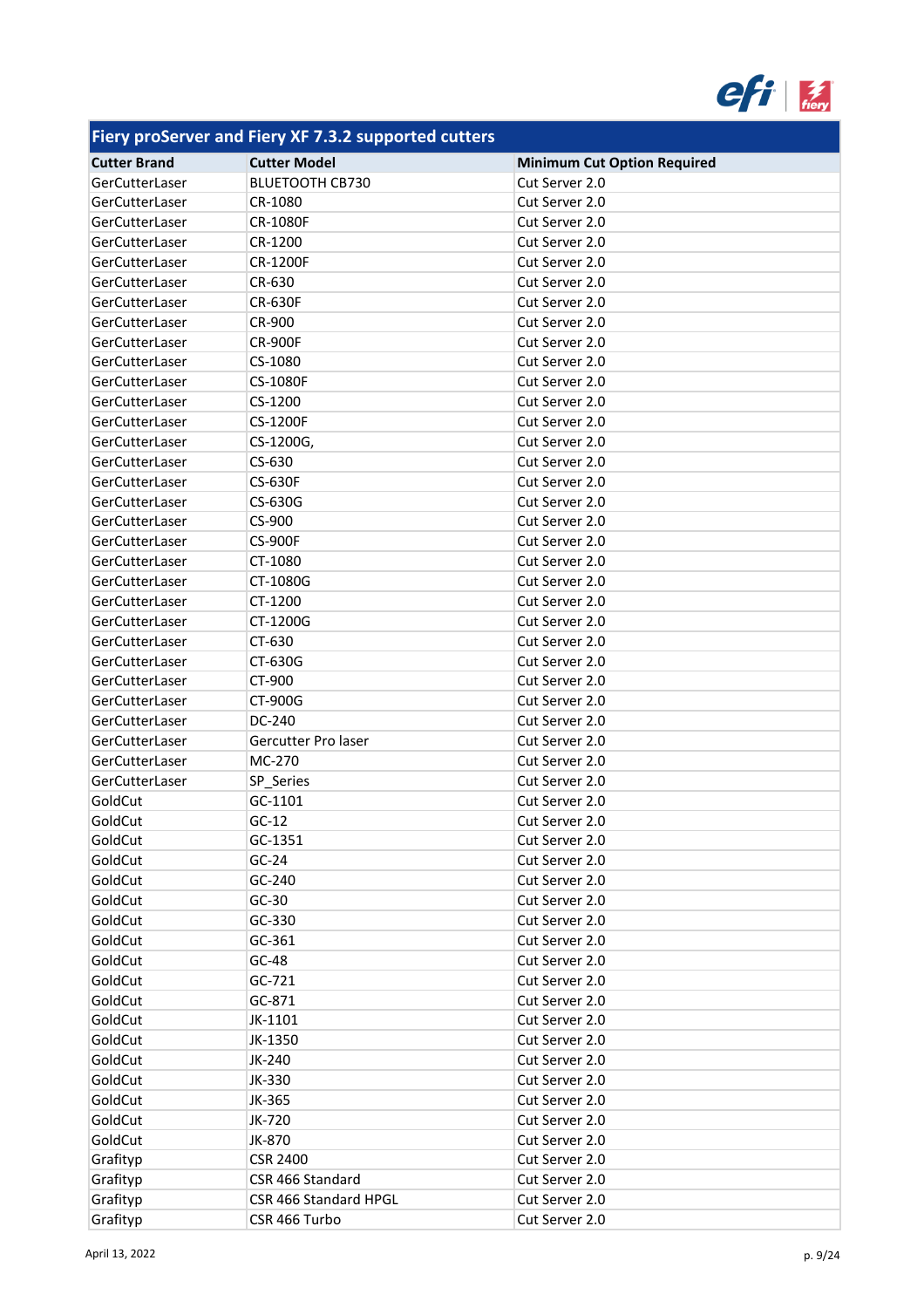

| <b>Cutter Brand</b> | <b>Cutter Model</b>   | <b>Minimum Cut Option Required</b> |
|---------------------|-----------------------|------------------------------------|
| Grafityp            | CSR 700 Standard      | Cut Server 2.0                     |
| Grafityp            | CSR 700 Standard HPGL | Cut Server 2.0                     |
| Grafityp            | CSR 700 Turbo         | Cut Server 2.0                     |
| Grafityp            | CSR Ecom 700 HPGL     | Cut Server 2.0                     |
| Graphtec            | CE1000-60             | Cut Server 2.0                     |
| Graphtec            | CE2000-120            | Cut Server 2.0                     |
| Graphtec            | CE2000-60             | Cut Server 2.0                     |
| Graphtec            | CE2800-60             | Cut Server 2.0                     |
| Graphtec            | CE3000-120            | Cut Server 2.0                     |
| Graphtec            | CE3000-40             | Cut Server 2.0                     |
| Graphtec            | CE3000-60             | Cut Server 2.0                     |
| Graphtec            | CE3000MkII-120        | Cut Server 2.0                     |
| Graphtec            | CE3000MkII-60         | Cut Server 2.0                     |
| Graphtec            | CE5000-120            | Cut Server 2.0                     |
| Graphtec            | CE5000-40-CRP         | Cut Server 2.0                     |
| Graphtec            | CE5000-60             | Cut Server 2.0                     |
| Graphtec            | CraftROBO cc100-20    | Cut Server 2.0                     |
| Graphtec            | CraftROBO cc200-20    | Cut Server 2.0                     |
| Graphtec            | FC2100-120            | Cut Server 2.0                     |
| Graphtec            | FC2100-50             | Cut Server 2.0                     |
| Graphtec            | FC2100-60             | Cut Server 2.0                     |
| Graphtec            | FC2100-90             | Cut Server 2.0                     |
| Graphtec            | FC2200-50             | Cut Server 2.0                     |
| Graphtec            | FC2200-90             | Cut Server 2.0                     |
| Graphtec            | FC2200-90EX           | Cut Server 2.0                     |
| Graphtec            | FC223X-60             | Cut Server 2.0                     |
| Graphtec            | FC223X-90             | Cut Server 2.0                     |
| Graphtec            | FC223X-90EX           | Cut Server 2.0                     |
| Graphtec            | FC2250-120            | Cut Server 2.0                     |
| Graphtec            | FC2250-180            | Cut Server 2.0                     |
| Graphtec            | FC2250-60             | Cut Server 2.0                     |
| Graphtec            | FC2300-50             | Cut Server 2.0                     |
| Graphtec            | FC3100-100            | Cut Server 2.0                     |
| Graphtec            | FC3100-120            | Cut Server 2.0                     |
| Graphtec            | FC3100-60             | Cut Server 2.0                     |
| Graphtec            | FC3200-50             | Cut Server 2.0                     |
| Graphtec            | FC3200-90             | Cut Server 2.0                     |
| Graphtec            | FC3200-90EX           | Cut Server 2.0                     |
| Graphtec            | FC3209-60             | Cut Server 2.0                     |
| Graphtec            | FC3212-180            | Cut Server 2.0                     |
| Graphtec            | FC3212-240            | Cut Server 2.0                     |
| Graphtec            | FC3212-90             | Cut Server 2.0                     |
| Graphtec            | FC3600                | Cut Server 2.0                     |
| Graphtec            | FC4100-100            | Cut Server 2.0                     |
| Graphtec            | FC4100-130            | Cut Server 2.0                     |
| Graphtec            | FC4100-75             | Cut Server 2.0                     |
| Graphtec            | FC4200-50             | Cut Server 2.0                     |
| Graphtec            | FC4200-60             | Cut Server 2.0                     |
| Graphtec            | FC4210-60             | Cut Server 2.0                     |
| Graphtec            | FC5100-100            | Cut Server 2.0                     |
| Graphtec            | FC5100-130            | Cut Server 2.0                     |
| Graphtec            | FC5100-150            | Cut Server 2.0                     |
| Graphtec            | FC5100-75             | Cut Server 2.0                     |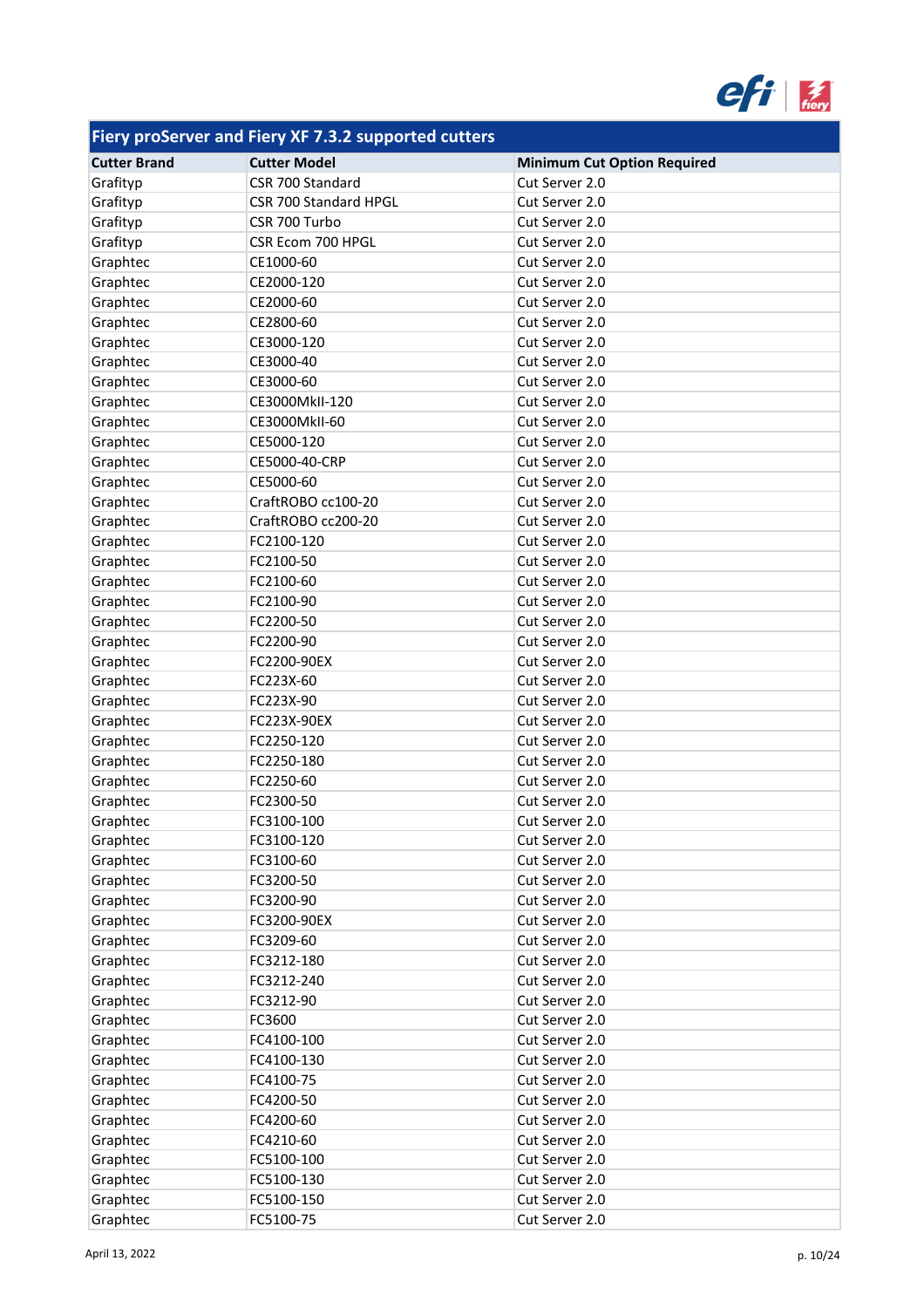

| <b>Cutter Brand</b>        | <b>Cutter Model</b> | <b>Minimum Cut Option Required</b> |
|----------------------------|---------------------|------------------------------------|
| Graphtec                   | FC7000-100          | Cut Server 2.0                     |
| Graphtec                   | FC7000-130          | Cut Server 2.0                     |
| Graphtec                   | FC7000-160          | Cut Server 2.0                     |
| Graphtec                   | FC7000-60           | Cut Server 2.0                     |
| Graphtec                   | FC7000-75           | Cut Server 2.0                     |
| Graphtec                   | FC7000MK2-100       | Cut Server 2.0                     |
| Graphtec                   | FC7000MK2-130       | Cut Server 2.0                     |
| Graphtec                   | FC7000MK2-160       | Cut Server 2.0                     |
| Graphtec                   | FC7000MK2-60        | Cut Server 2.0                     |
| Graphtec                   | FC7000MK2-75        | Cut Server 2.0                     |
| Graphtec                   | FC8000-100          | Cut Server 2.0                     |
| Graphtec                   | FC8000-130          | Cut Server 2.0                     |
| Graphtec                   | FC8000-160          | Cut Server 2.0                     |
| Graphtec                   | FC8000-60           | Cut Server 2.0                     |
| Graphtec                   | FC8000-75           | Cut Server 2.0                     |
| Graphtec                   | JX1060              | Cut Server 2.0                     |
| Graphtec                   | JX1130              | Cut Server 2.0                     |
| Graphtec                   | JX2100              | Cut Server 2.0                     |
| Graphtec                   | JX2150              | Cut Server 2.0                     |
| GRI                        | Pro Vinyl 15        | Cut Server 2.0                     |
| <b>GRI</b>                 | Pro Vinyl 24        | Cut Server 2.0                     |
| Heletin                    | 1100A               | Cut Server 2.0                     |
| Heletin                    | 1100B               | Cut Server 2.0                     |
| Heletin                    | 1100BC              | Cut Server 2.0                     |
| Heletin                    | 1100RB              | Cut Server 2.0                     |
| Heletin                    | 1350A               | Cut Server 2.0                     |
| Heletin                    | 1350B               | Cut Server 2.0                     |
| Heletin                    | 1350BC              | Cut Server 2.0                     |
| Heletin                    | 1350RB              | Cut Server 2.0                     |
| Heletin                    | 360BC               | Cut Server 2.0                     |
| Heletin                    | 500BC               | Cut Server 2.0                     |
| Heletin                    | 720A                | Cut Server 2.0                     |
| Heletin                    | 720B                | Cut Server 2.0                     |
| Heletin                    | 720BC               | Cut Server 2.0                     |
| Heletin                    | 720RB               | Cut Server 2.0                     |
| Heletin                    | 870A                | Cut Server 2.0                     |
| Heletin                    | 870B                | Cut Server 2.0                     |
| Heletin                    | 870BC               | Cut Server 2.0                     |
| Heletin                    | 870RB               | Cut Server 2.0                     |
| Hewlett-Packard            | 7475                | Cut Server 2.0                     |
| Hewlett-Packard            | 7475 Absolute       | Cut Server 2.0                     |
| Hewlett-Packard            | <b>DXL</b>          | Cut Server 2.0                     |
| Hewlett-Packard            | <b>HPGL</b>         | Cut Server 2.0                     |
| Hewlett-Packard            | HPGL/2 Hyperdriver  | Cut Server 2.0                     |
| <b>Houston Instruments</b> | <b>DMP-52</b>       | Cut Server 2.0                     |
| Houston Instruments        | <b>DMP-56</b>       | Cut Server 2.0                     |
| <b>Houston Instruments</b> | <b>DMP-61</b>       | Cut Server 2.0                     |
| <b>Houston Instruments</b> | <b>DMP-65</b>       | Cut Server 2.0                     |
| <b>Houston Instruments</b> | DMP-65C             | Cut Server 2.0                     |
| Houston Instruments        | <b>DMP-69</b>       | Cut Server 2.0                     |
| Houston Instruments        | DMP-69C             | Cut Server 2.0                     |
| i-cut                      | i-cut               | Cut Marks Option - Fiery XF 4.5    |
| iCutter                    | S <sub>12</sub>     | Cut Server 2.0                     |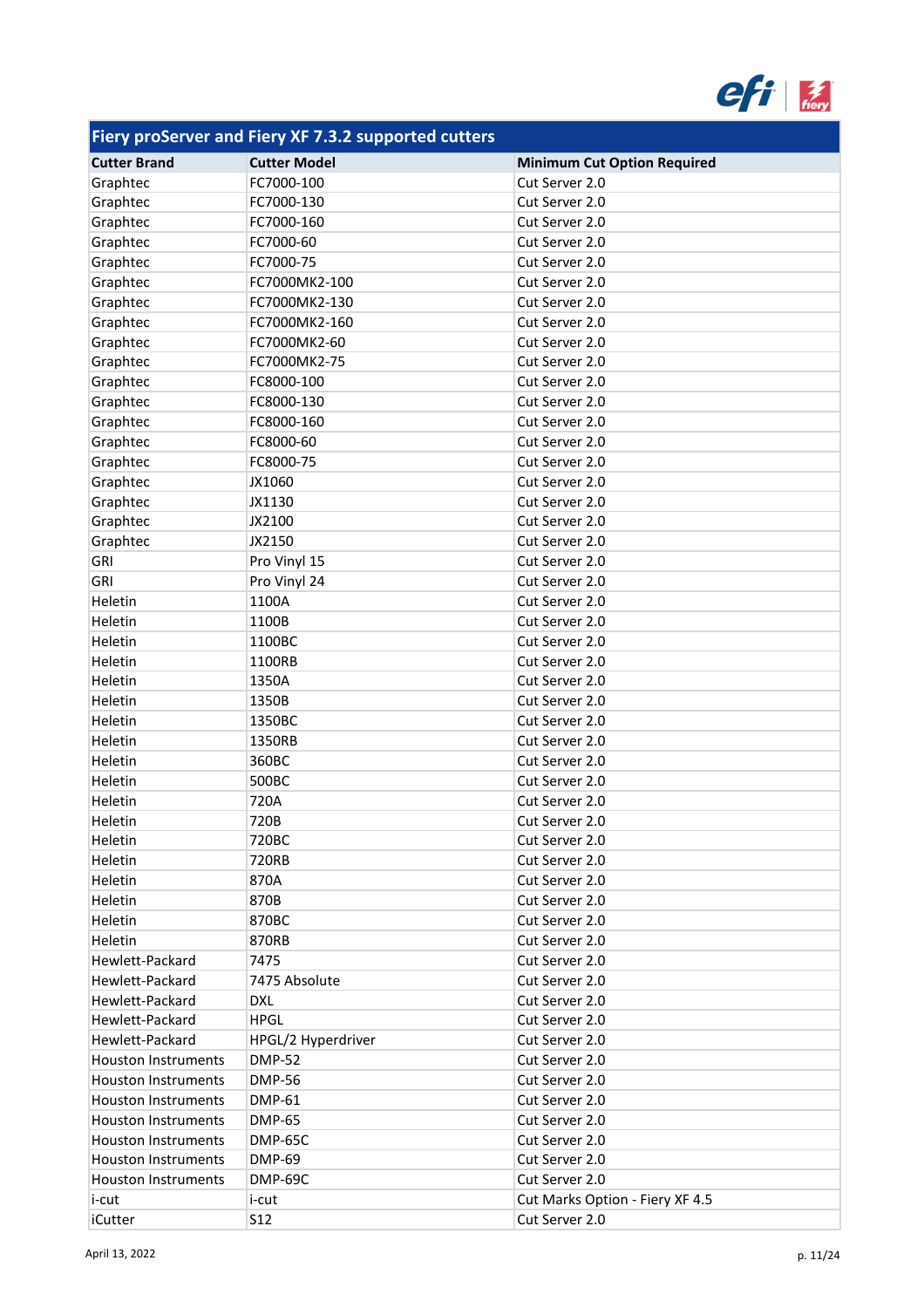

| <b>Cutter Brand</b> | <b>Cutter Model</b> | <b>Minimum Cut Option Required</b> |
|---------------------|---------------------|------------------------------------|
| iCutter             | S12-USB             | Cut Server 2.0                     |
| iCutter             | <b>S24</b>          | Cut Server 2.0                     |
| iCutter             | S24-USB             | Cut Server 2.0                     |
| iCutter             | <b>S36</b>          | Cut Server 2.0                     |
| iCutter             | S36-USB             | Cut Server 2.0                     |
| iCutter             | <b>S48</b>          | Cut Server 2.0                     |
| iCutter             | S48-USB             | Cut Server 2.0                     |
| iCutter             | V12                 | Cut Server 2.0                     |
| iCutter             | V24                 | Cut Server 2.0                     |
| iCutter             | V36                 | Cut Server 2.0                     |
| iCutter             | <b>V48</b>          | Cut Server 2.0                     |
| I-Flow              | C12                 | Cut Server 2.0                     |
| I-Flow              | C <sub>24</sub>     | Cut Server 2.0                     |
| I-Flow              | C30                 | Cut Server 2.0                     |
| I-Flow              | C36                 | Cut Server 2.0                     |
| I-Flow              | C48                 | Cut Server 2.0                     |
| I-Flow              | <b>S12</b>          | Cut Server 2.0                     |
| I-Flow              | S12-USB             | Cut Server 2.0                     |
| I-Flow              | <b>S24</b>          | Cut Server 2.0                     |
| I-Flow              | S24-USB             | Cut Server 2.0                     |
| I-Flow              | <b>S30</b>          | Cut Server 2.0                     |
| I-Flow              | S30-USB             | Cut Server 2.0                     |
| I-Flow              | <b>S36</b>          | Cut Server 2.0                     |
| I-Flow              | S36-USB             | Cut Server 2.0                     |
| I-Flow              | <b>S48</b>          | Cut Server 2.0                     |
| I-Flow              | S48-USB             | Cut Server 2.0                     |
| Kongsberg           | Kongsberg           | Cut Marks Option - Fiery XF 4.5    |
| Ioline              | 3700                | Cut Server 2.0                     |
| Ioline              | 4000                | Cut Server 2.0                     |
| Ioline              | Classic 24          | Cut Server 2.0                     |
| Ioline              | ClassicPLUS         | Cut Server 2.0                     |
| Ioline              | Signature 5000      | Cut Server 2.0                     |
| Ioline              | Signature 5400      | Cut Server 2.0                     |
| Ioline              | SmarTrac Contour 30 | Cut Server 2.0                     |
| Ioline              | SmarTrac Contour 40 | Cut Server 2.0                     |
| Ioline              | SmarTrac Contour 48 | Cut Server 2.0                     |
| Ioline              | SmarTrac Contour 72 | Cut Server 2.0                     |
| Ioline              | SmarTrac I/S110     | Cut Server 2.0                     |
| Ioline              | SmarTrac I/S130     | Cut Server 2.0                     |
| Ioline              | SmarTrac I/S60      | Cut Server 2.0                     |
| Ioline              | SmarTrac I/S85      | Cut Server 2.0                     |
| Ioline              | Studio7/24          | Cut Server 2.0                     |
| Ioline              | Studio7/36          | Cut Server 2.0                     |
| Ioline              | Studio8/20          | Cut Server 2.0                     |
| Ioline              | Studio8/30          | Cut Server 2.0                     |
| Ioline              | Studio8/40          | Cut Server 2.0                     |
| Ioline              | Studio8/40A         | Cut Server 2.0                     |
| Ioline              | Studio8/40T         | Cut Server 2.0                     |
| Ioline              | Studio8/52          | Cut Server 2.0                     |
| Ioline              | Summit-2200         | Cut Server 2.0                     |
| Ioline              | Summit-910          | Cut Server 2.0                     |
| Ioline              | Super 88/30         | Cut Server 2.0                     |
| Ioline              | Super 88/40         | Cut Server 2.0                     |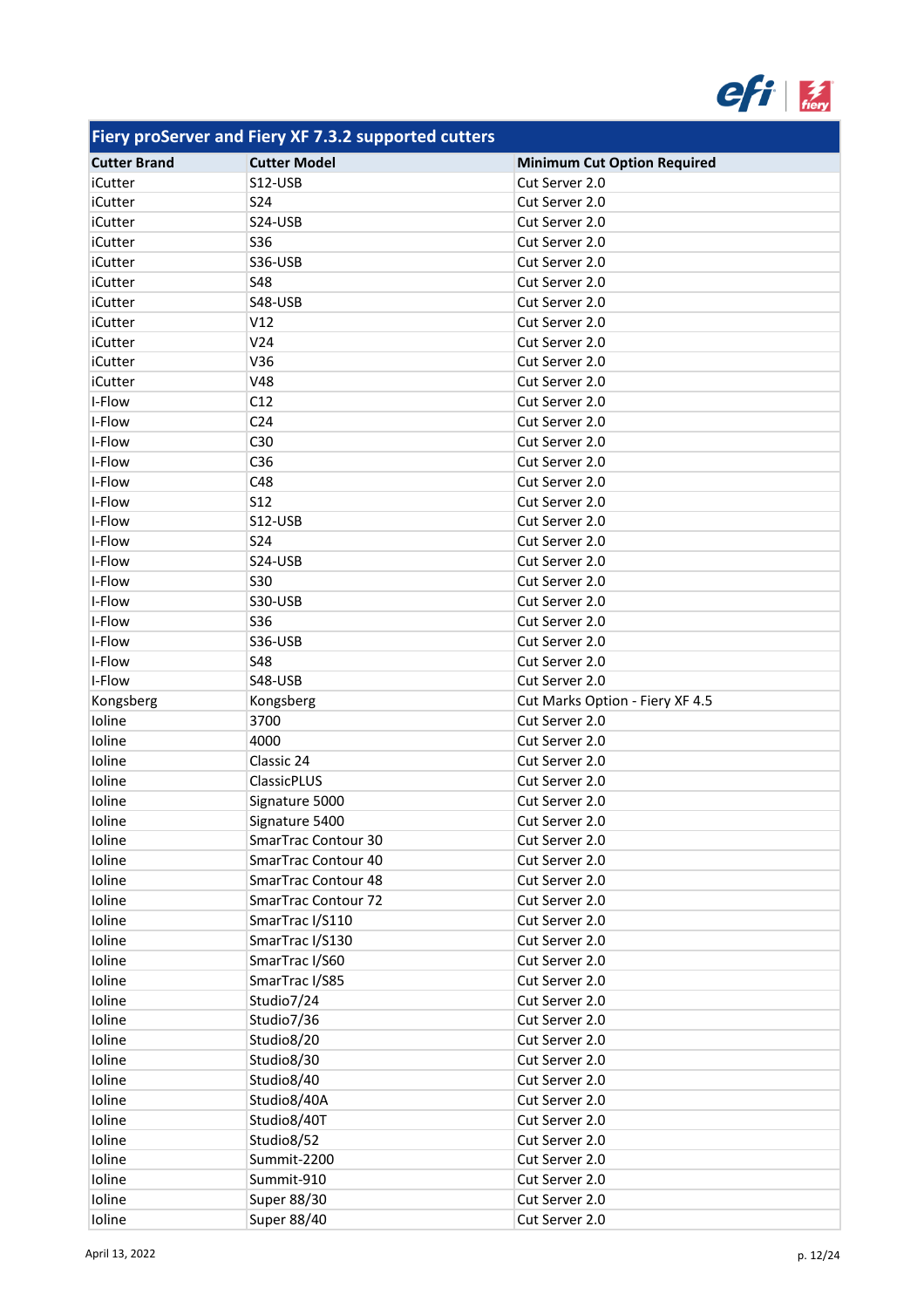

| <b>Cutter Brand</b> | <b>Cutter Model</b> | <b>Minimum Cut Option Required</b> |
|---------------------|---------------------|------------------------------------|
| Ioline              | <b>Super 88/52</b>  | Cut Server 2.0                     |
| JiaChen             | JC-1100ds           | Cut Server 2.0                     |
| JiaChen             | JC-1100H            | Cut Server 2.0                     |
| JiaChen             | JC-1350ds           | Cut Server 2.0                     |
| JiaChen             | JC-1350H            | Cut Server 2.0                     |
| JiaChen             | JC-720ds            | Cut Server 2.0                     |
| JiaChen             | JC-720H             | Cut Server 2.0                     |
| JiaChen             | JC-850ds            | Cut Server 2.0                     |
| JiaChen             | <b>JC-850H</b>      | Cut Server 2.0                     |
| Jingwei             | CB-1311             | Cut Server 2.0                     |
| Jingwei             | CB-1815             | Cut Server 2.0                     |
| Jingwei             | CB-2517             | Cut Server 2.0                     |
| Jingwei             | CB-3020             | Cut Server 2.0                     |
| JinKa               | JK-1101             | Cut Server 2.0                     |
| JinKa               | JK-1351             | Cut Server 2.0                     |
| JinKa               | JK-240              | Cut Server 2.0                     |
| JinKa               | JK-330              | Cut Server 2.0                     |
| JinKa               | JK-361              | Cut Server 2.0                     |
| JinKa               | JK-721              | Cut Server 2.0                     |
| JinKa               | JK-871              | Cut Server 2.0                     |
| <b>JSI</b>          | JSI-24              | Cut Server 2.0                     |
| King Rabbit         | Rabbit HX-1200      | Cut Server 2.0                     |
| King Rabbit         | Rabbit HX-1360      | Cut Server 2.0                     |
| King Rabbit         | Rabbit HX-720       | Cut Server 2.0                     |
| King Rabbit         | Rabbit HX-800       | Cut Server 2.0                     |
| King Rabbit         | Rabbit HX-960       | Cut Server 2.0                     |
| Kongsburg           | CM1320              | Cut Server 2.0                     |
| Kongsburg           | CM1930              | Cut Server 2.0                     |
| Kongsburg           | CM2350              | Cut Server 2.0                     |
| Kroy                | <b>KMC CP-120</b>   | Cut Server 2.0                     |
| Kroy                | Preart CP-150       | Cut Server 2.0                     |
| LG-Palopoli         | CCP52               | Cut Server 2.0                     |
| LG-Palopoli         | ECO-31              | Cut Server 2.0                     |
| LG-Palopoli         | ECO-61              | Cut Server 2.0                     |
| LG-Palopoli         | JPP36               | Cut Server 2.0                     |
| LG-Palopoli         | JPP40               | Cut Server 2.0                     |
| LG-Palopoli         | MLP21               | Cut Server 2.0                     |
| LG-Palopoli         | MLP24               | Cut Server 2.0                     |
| LG-Palopoli         | MLP24 Pro           | Cut Server 2.0                     |
| LiYu Cut            | <b>HC Series</b>    | Cut Server 2.0                     |
| LiYu Cut            | <b>HF Series</b>    | Cut Server 2.0                     |
| LiYu Cut            | <b>MC Series</b>    | Cut Server 2.0                     |
| LiYu Cut            | MC-Series           | Cut Server 2.0                     |
| LiYu Cut            | <b>ME Series</b>    | Cut Server 2.0                     |
| LiYu Cut            | <b>MF Series</b>    | Cut Server 2.0                     |
| LiYu Cut            | <b>SC Series</b>    | Cut Server 2.0                     |
| LiYu Cut            | SC-Series           | Cut Server 2.0                     |
| LiYu Cut            | <b>SE Series</b>    | Cut Server 2.0                     |
| LiYu Cut            | <b>SF Series</b>    | Cut Server 2.0                     |
| LiYu Cut            | <b>SL Series</b>    | Cut Server 2.0                     |
| LiYu Cut            | <b>TC Series</b>    | Cut Server 2.0                     |
| LiYu Cut            | <b>TE Series</b>    | Cut Server 2.0                     |
| LiYu Cut            | <b>TL Series</b>    | Cut Server 2.0                     |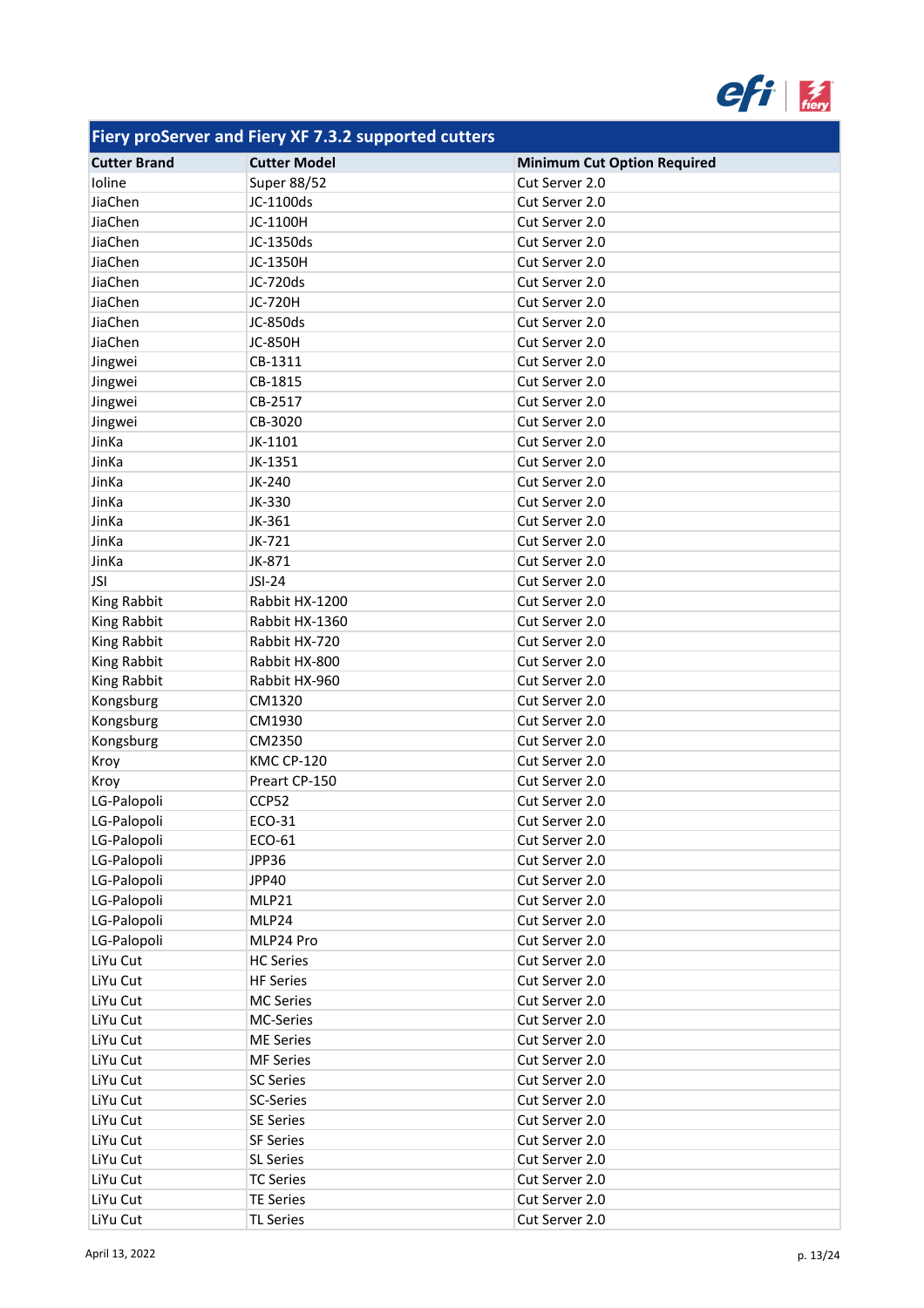

| <b>Cutter Brand</b> | <b>Cutter Model</b> | <b>Minimum Cut Option Required</b> |
|---------------------|---------------------|------------------------------------|
| L-Tech              | Router              | Cut Server 2.0                     |
| L-Tech              | UCNC-7              | Cut Server 2.0                     |
| <b>MATIC</b>        | <b>Helios Plus</b>  | Cut Marks Option - Fiery XF 7.1.2  |
| Mecamatic           | M10                 | Cut Server 2.0                     |
| Mecamatic           | M100V1              | Cut Server 2.0                     |
| Mecamatic           | M11PP               | Cut Server 2.0                     |
| Mecamatic           | M13D                | Cut Server 2.0                     |
| Mecamatic           | M13Q                | Cut Server 2.0                     |
| Mecamatic           | M15PP               | Cut Server 2.0                     |
| Mecamatic           | M15S                | Cut Server 2.0                     |
| Mecamatic           | M15ZS               | Cut Server 2.0                     |
| Mecamatic           | M16D                | Cut Server 2.0                     |
| Mecamatic           | M16Q                | Cut Server 2.0                     |
| Mecamatic           | M18V1               | Cut Server 2.0                     |
| Mecamatic           | M18V2               | Cut Server 2.0                     |
| Mecamatic           | M <sub>2</sub>      | Cut Server 2.0                     |
| Mecamatic           | <b>M20B</b>         | Cut Server 2.0                     |
| Mecamatic           | M20PP               | Cut Server 2.0                     |
| Mecamatic           | <b>M20S</b>         | Cut Server 2.0                     |
| Mecamatic           | M <sub>2</sub> CC   | Cut Server 2.0                     |
| Mecamatic           | M3CC                | Cut Server 2.0                     |
| Mecamatic           | M3PPQ               | Cut Server 2.0                     |
| Mecamatic           | M5V1                | Cut Server 2.0                     |
| Mecamatic           | M5V2                | Cut Server 2.0                     |
| Mecamatic           | M <sub>6</sub>      | Cut Server 2.0                     |
| Mecamatic           | <b>MF AAF</b>       | Cut Server 2.0                     |
| Mecamatic           | MF10                | Cut Server 2.0                     |
| Mecamatic           | MF100               | Cut Server 2.0                     |
| Mecamatic           | MF1500-L            | Cut Server 2.0                     |
| Mecamatic           | MF1500-N            | Cut Server 2.0                     |
| Mecamatic           | MF1500-S            | Cut Server 2.0                     |
| Mecamatic           | MF150-L             | Cut Server 2.0                     |
| Mecamatic           | MF150-N             | Cut Server 2.0                     |
| Mecamatic           | MF150-S10           | Cut Server 2.0                     |
| Mecamatic           | MF150-S12           | Cut Server 2.0                     |
| Mecamatic           | MF150-S8            | Cut Server 2.0                     |
| Mecamatic           | MF200               | Cut Server 2.0                     |
| Mecamatic           | MF300               | Cut Server 2.0                     |
| Mecamatic           | MF3525              | Cut Server 2.0                     |
| Mecamatic           | MF4020              | Cut Server 2.0                     |
| Mecamatic           | <b>MF800N</b>       | Cut Server 2.0                     |
| Mecamatic           | <b>MF800S</b>       | Cut Server 2.0                     |
| Mecamatic           | MG100               | Cut Server 2.0                     |
| Mecamatic           | MG10070             | Cut Server 2.0                     |
| Mecamatic           | MG1512              | Cut Server 2.0                     |
| Mecamatic           | MG60                | Cut Server 2.0                     |
| Mecamatic           | <b>MGCYL</b>        | Cut Server 2.0                     |
| Mecamatic           | MS13CC              | Cut Server 2.0                     |
| Mecamatic           | MS16                | Cut Server 2.0                     |
| Mecamatic           | MS30                | Cut Server 2.0                     |
| Mecamatic           | MS31                | Cut Server 2.0                     |
| Mecamatic           | <b>MS50</b>         | Cut Server 2.0                     |
| Mecamatic           | <b>MS60</b>         | Cut Server 2.0                     |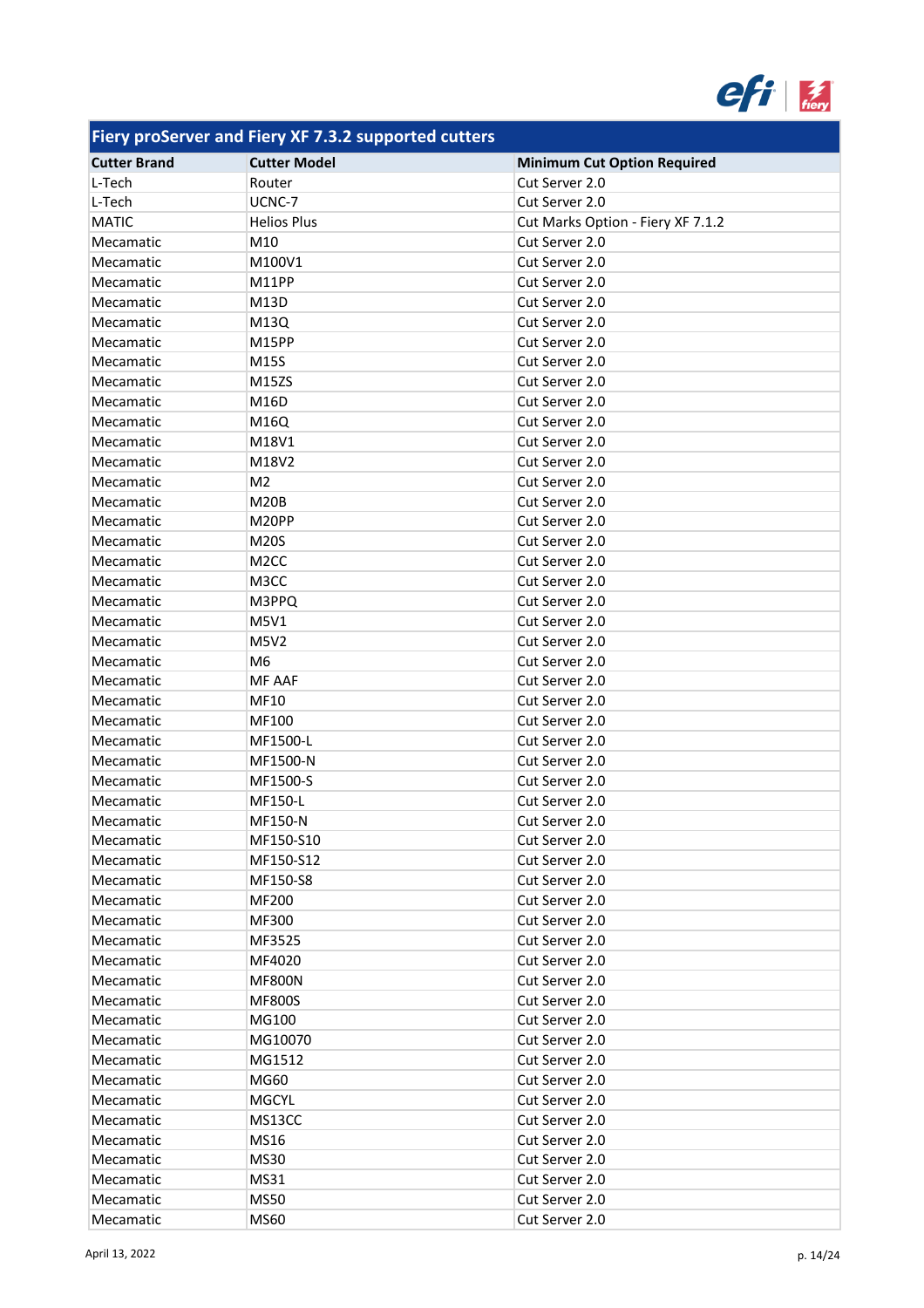

| <b>Cutter Brand</b> | <b>Cutter Model</b> | <b>Minimum Cut Option Required</b> |
|---------------------|---------------------|------------------------------------|
| Mimaki              | CF-0907             | Cut Server 2.0                     |
| Mimaki              | CF-0907-2           | Cut Server 2.0                     |
| Mimaki              | CF-0912             | Cut Server 2.0                     |
| Mimaki              | CF-0912-2           | Cut Server 2.0                     |
| Mimaki              | <b>CF-120P</b>      | Cut Server 2.0                     |
| Mimaki              | CF-120T             | Cut Server 2.0                     |
| Mimaki              | CF-1215             | Cut Server 2.0                     |
| Mimaki              | CF-1215-2           | Cut Server 2.0                     |
| Mimaki              | CF-1218             | Cut Server 2.0                     |
| Mimaki              | CF-1218-2           | Cut Server 2.0                     |
| Mimaki              | CF-150              | Cut Server 2.0                     |
| Mimaki              | <b>CF-60D</b>       | Cut Server 2.0                     |
| Mimaki              | CF-60P              | Cut Server 2.0                     |
| Mimaki              | CF-60T              | Cut Server 2.0                     |
| Mimaki              | <b>CG-100EX</b>     | Cut Server 2.0                     |
| Mimaki              | <b>CG-100LX</b>     | Cut Server 2.0                     |
| Mimaki              | CG-100SRII          | Cut Server 2.0                     |
| Mimaki              | $CG-101$            | Cut Server 2.0                     |
|                     | $CG-12$             |                                    |
| Mimaki<br>Mimaki    | $CG-121$            | Cut Server 2.0                     |
|                     |                     | Cut Server 2.0                     |
| Mimaki              | <b>CG-130EX</b>     | Cut Server 2.0                     |
| Mimaki              | <b>CG-130FX</b>     | Cut Server 2.0                     |
| Mimaki              | CG-130FXII          | Cut Server 2.0                     |
| Mimaki              | <b>CG-130LX</b>     | Cut Server 2.0                     |
| Mimaki              | CG-130SRII          | Cut Server 2.0                     |
| Mimaki              | <b>CG-160FX</b>     | Cut Server 2.0                     |
| Mimaki              | CG-160FXII          | Cut Server 2.0                     |
| Mimaki              | $CG-45$             | Cut Server 2.0                     |
| Mimaki              | $CG-5$              | Cut Server 2.0                     |
| Mimaki              | $CG-50$             | Cut Server 2.0                     |
| Mimaki              | $CG-51$             | Cut Server 2.0                     |
| Mimaki              | $CG-6$              | Cut Server 2.0                     |
| Mimaki              | $CG-60$             | Cut Server 2.0                     |
| Mimaki              | CG-60EX             | Cut Server 2.0                     |
| Mimaki              | CG-60SL             | Cut Server 2.0                     |
| Mimaki              | CG-60SR             | Cut Server 2.0                     |
| Mimaki              | CG-60st             | Cut Server 2.0                     |
| Mimaki              | $CG-61$             | Cut Server 2.0                     |
| Mimaki              | CG-75FX             | Cut Server 2.0                     |
| Mimaki              | CG-75FXII           | Cut Server 2.0                     |
| Mimaki              | $CG-9$              | Cut Server 2.0                     |
| Mimaki              | CG-90               | Cut Server 2.0                     |
| Mimaki              | CJV30-100           | Cut Server 2.0                     |
| Mimaki              | CJV30-130           | Cut Server 2.0                     |
| Mimaki              | CJV30-160           | Cut Server 2.0                     |
| Mimaki              | CJV30-60            | Cut Server 2.0                     |
| Mimaki              | <b>GPGL</b>         | Cut Server 2.0                     |
| Mimaki              | ME-300              | Cut Server 2.0                     |
| Mimaki              | ME-500              | Cut Server 2.0                     |
| Mimaki              | ME-501              | Cut Server 2.0                     |
| Mimaki              | ME-650              | Cut Server 2.0                     |
| Mimaki              | My Cut MC-300S      | Cut Server 2.0                     |
| Mimaki              | $NC-5$              | Cut Server 2.0                     |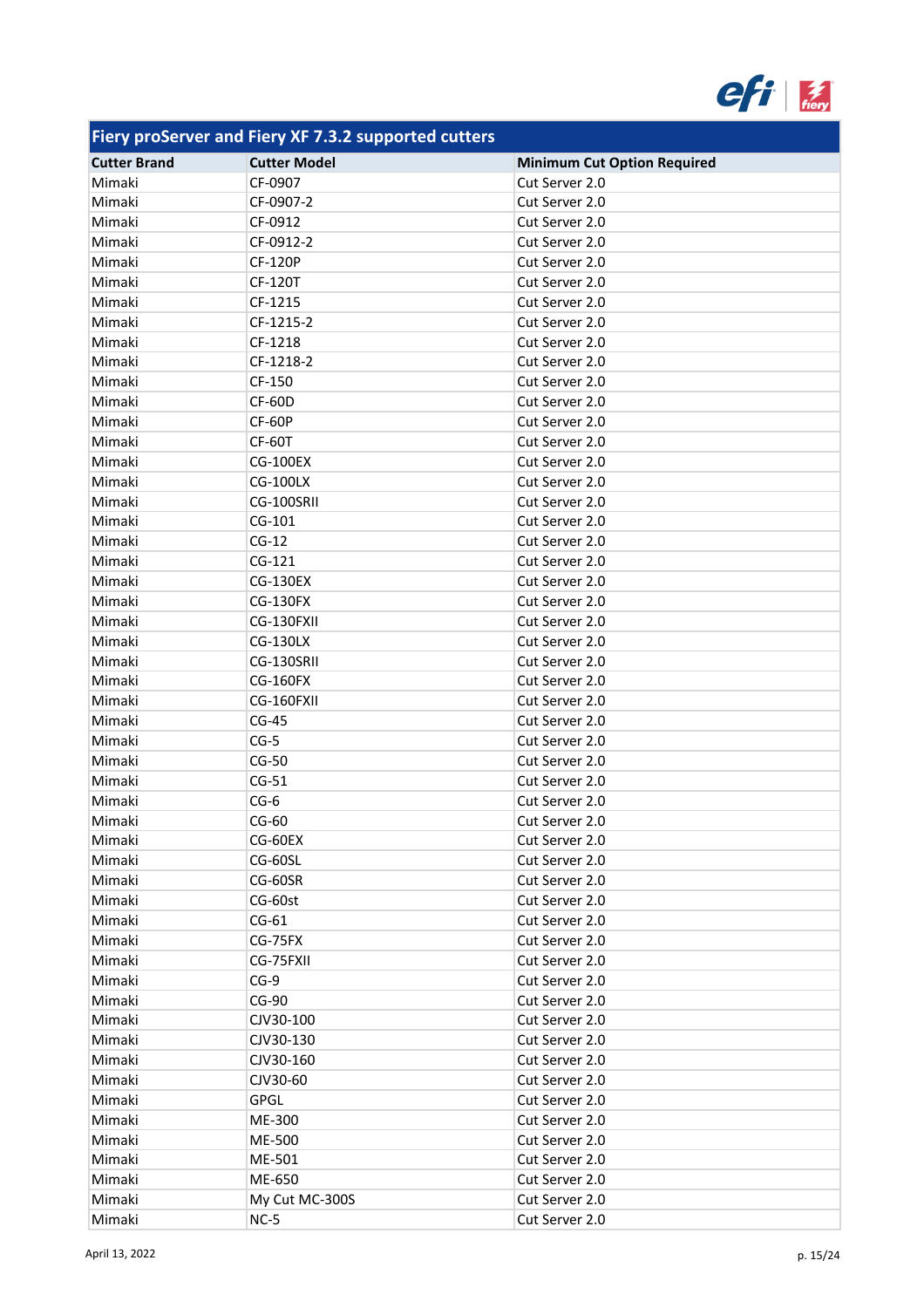

| <b>Cutter Brand</b>  | <b>Cutter Model</b>                | <b>Minimum Cut Option Required</b> |
|----------------------|------------------------------------|------------------------------------|
| Mimaki               | <b>TCP-1000</b>                    | Cut Server 2.0                     |
| Mimaki               | <b>TPC-600</b>                     | Cut Server 2.0                     |
| MultiCam             | <b>MultiCam MultiVision Cutter</b> | Cut Marks Option - Fiery XF 6.2    |
| Mutoh                | IP-220                             | Cut Server 2.0                     |
| Mutoh                | <b>JuniorPlus</b>                  | Cut Server 2.0                     |
| Mutoh                | Kona 1400                          | Cut Server 2.0                     |
| Mutoh                | Kona 1650                          | Cut Server 2.0                     |
| Mutoh                | <b>Kona 760</b>                    | Cut Server 2.0                     |
| Mutoh                | Marathon MC-1300                   | Cut Server 2.0                     |
| Mutoh                | MC-1000                            | Cut Server 2.0                     |
| Mutoh                | MC-1000S                           | Cut Server 2.0                     |
| Mutoh                | MC-1300                            | Cut Server 2.0                     |
| Mutoh                | MC-1300S                           | Cut Server 2.0                     |
| Mutoh                | MC-1650                            | Cut Server 2.0                     |
| Mutoh                | MC-650S                            | Cut Server 2.0                     |
| Mutoh                | <b>MC-750S</b>                     | Cut Server 2.0                     |
| Mutoh                | SC-1000                            | Cut Server 2.0                     |
| Mutoh                | SC-1300                            | Cut Server 2.0                     |
| Mutoh                | SC-1400 D                          | Cut Server 2.0                     |
| Mutoh                | SC-550                             | Cut Server 2.0                     |
| Mutoh                | SC-650                             | Cut Server 2.0                     |
| Mutoh                | SC-750                             | Cut Server 2.0                     |
|                      |                                    |                                    |
| Mutoh                | SC-850 D                           | Cut Server 2.0                     |
| Mutoh                | <b>SC-PRO 1400</b>                 | Cut Server 2.0                     |
| Mutoh                | <b>SC-PRO 1650</b>                 | Cut Server 2.0                     |
| Mutoh                | TC-1000                            | Cut Server 2.0                     |
| Mutoh                | TC-1300                            | Cut Server 2.0                     |
| Mutoh                | TC-650                             | Cut Server 2.0                     |
| Mutoh                | TC-750                             | Cut Server 2.0                     |
| Mutoh                | XP-1250C                           | Cut Server 2.0                     |
| Mutoh                | XP-1251C                           | Cut Server 2.0                     |
| Mutoh                | XP-620C                            | Cut Server 2.0                     |
| Mutoh                | XP-621C                            | Cut Server 2.0                     |
| Mutoh                | XP-940C                            | Cut Server 2.0                     |
| Mutoh                | XP-941C                            | Cut Server 2.0                     |
| New Star             | CP-1230                            | Cut Server 2.0                     |
| New Star             | CP-900                             | Cut Server 2.0                     |
| New Star             | OM-100                             | Cut Server 2.0                     |
| New Star             | OM-130                             | Cut Server 2.0                     |
| New Star             | OM-40                              | Cut Server 2.0                     |
| New Star             | OM-60                              | Cut Server 2.0                     |
| New Star             | OM-70                              | Cut Server 2.0                     |
| New Star             | OM-80                              | Cut Server 2.0                     |
| Newing-Hall          | Accutrac                           | Cut Server 2.0                     |
| Norris Booth         | Future 1000                        | Cut Server 2.0                     |
| <b>Omnisign Plus</b> | PRO 1200                           | Cut Server 2.0                     |
| <b>Omnisign Plus</b> | PRO 1200S                          | Cut Server 2.0                     |
| <b>Omnisign Plus</b> | PRO 1200S (U)                      | Cut Server 2.0                     |
| <b>Omnisign Plus</b> | <b>PRO 600</b>                     | Cut Server 2.0                     |
| <b>Omnisign Plus</b> | <b>PRO 600S</b>                    | Cut Server 2.0                     |
| <b>Omnisign Plus</b> | PRO 600S (U)                       | Cut Server 2.0                     |
| Pericut              | Cutter                             | Cut Server 2.0                     |
| Plotter Tech         | 700SP                              | Cut Server 2.0                     |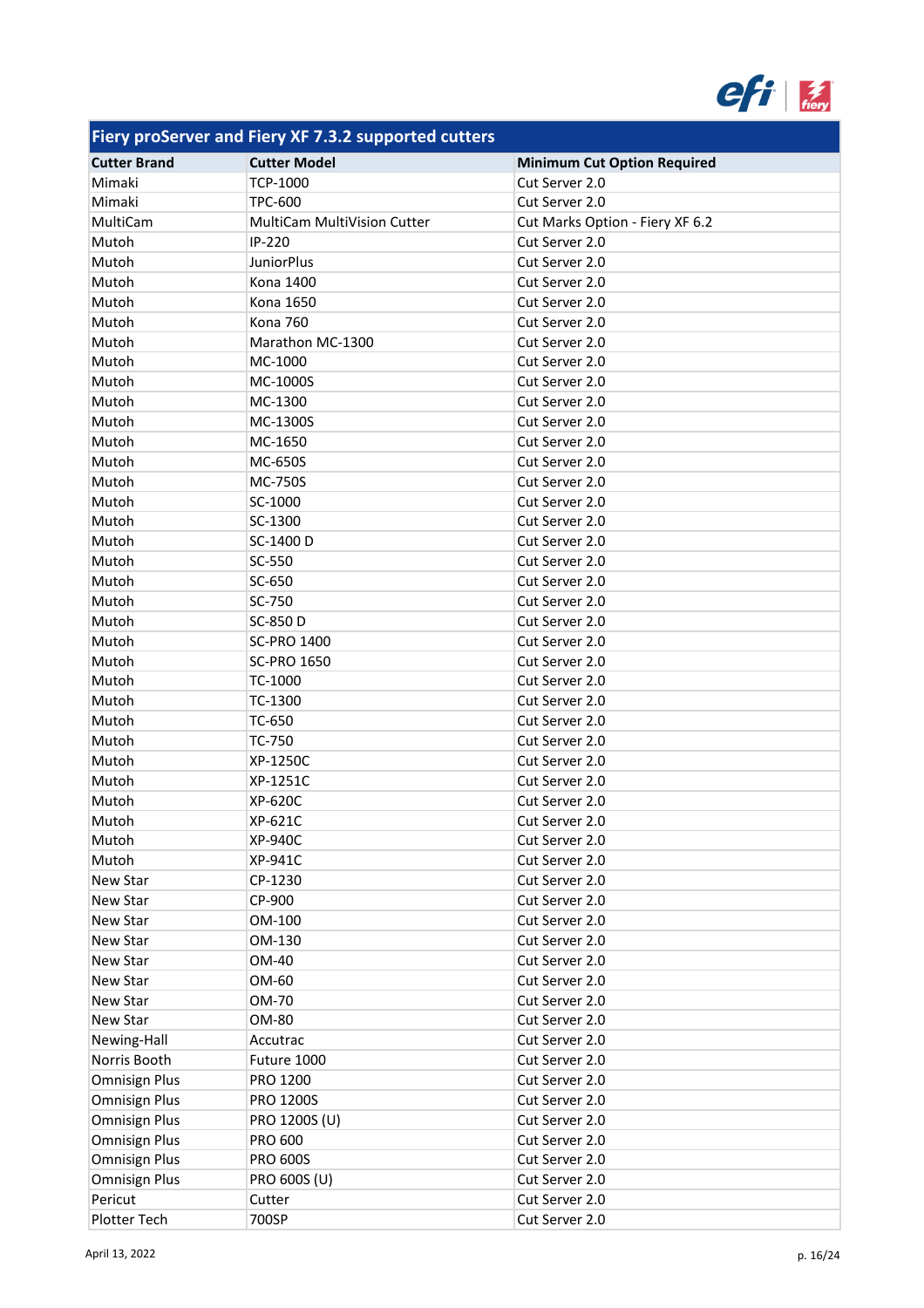

| . .                 |                               |                                    |
|---------------------|-------------------------------|------------------------------------|
| <b>Cutter Brand</b> | <b>Cutter Model</b>           | <b>Minimum Cut Option Required</b> |
| Primera Technology  | Digital Label and Decal Press | Cut Server 2.0                     |
| ProCut              | CR-1200                       | Cut Server 2.0                     |
| ProCut              | CR-1200G                      | Cut Server 2.0                     |
| ProCut              | CR-1300                       | Cut Server 2.0                     |
| ProCut              | <b>CR-1300F</b>               | Cut Server 2.0                     |
| ProCut              | CR-630                        | Cut Server 2.0                     |
| ProCut              | CR-630G                       | Cut Server 2.0                     |
| ProCut              | CR-730                        | Cut Server 2.0                     |
| ProCut              | <b>CR-730F</b>                | Cut Server 2.0                     |
| RedSail Tech        | RS1120C                       | Cut Server 2.0                     |
| RedSail Tech        | RS1120D                       | Cut Server 2.0                     |
| RedSail Tech        | <b>RS1360C</b>                | Cut Server 2.0                     |
| RedSail Tech        | RS1360D                       | Cut Server 2.0                     |
| RedSail Tech        | <b>RS1360D</b>                | Cut Server 2.0                     |
| RedSail Tech        | <b>RS360C</b>                 | Cut Server 2.0                     |
| <b>RedSail Tech</b> | <b>RS450C</b>                 | Cut Server 2.0                     |
| <b>RedSail Tech</b> | <b>RS450D</b>                 | Cut Server 2.0                     |
| RedSail Tech        | <b>RS720C</b>                 | Cut Server 2.0                     |
| <b>RedSail Tech</b> | <b>RS720D</b>                 | Cut Server 2.0                     |
| RedSail Tech        | <b>RS800C</b>                 | Cut Server 2.0                     |
| RedSail Tech        | <b>RS800D</b>                 | Cut Server 2.0                     |
| Refine-Cut          | <b>ECO Series</b>             | Cut Server 2.0                     |
| Refine-Cut          | <b>PRO Series</b>             | Cut Server 2.0                     |
| Refine-Cut          | <b>SP Series</b>              | Cut Server 2.0                     |
| Resolve             | <b>CP52</b>                   | Cut Server 2.0                     |
| RF(GER) Cutters     | DC-240                        | Cut Server 2.0                     |
| RF(GER) Cutters     | DC-330                        | Cut Server 2.0                     |
| RF(GER) Cutters     | MH-1101                       | Cut Server 2.0                     |
| RF(GER) Cutters     | MH-1351                       | Cut Server 2.0                     |
| RF(GER) Cutters     | MH-365                        | Cut Server 2.0                     |
| RF(GER) Cutters     | MH-721                        | Cut Server 2.0                     |
| RF(GER) Cutters     | MH-871                        | Cut Server 2.0                     |
| RF(GER) Cutters     | $XL-1.0$                      | Cut Server 2.0                     |
| RF(GER) Cutters     | $XL-2.0$                      | Cut Server 2.0                     |
| RF(GER) Cutters     | $XL-3.0$                      | Cut Server 2.0                     |
| RF(GER) Cutters     | XL-4.0                        | Cut Server 2.0                     |
| Rheinstern          | LB-720A                       | Cut Server 2.0                     |
| Roland DG           | 31291                         | Cut Server 2.0                     |
| Roland DG           | CAMMJET CJ-400                | Cut Server 2.0                     |
| Roland DG           | CAMMJET CJ-500                | Cut Server 2.0                     |
| Roland DG           | CAMMJET CJ-60                 | Cut Server 2.0                     |
| Roland DG           | CAMMJET CJ-70                 | Cut Server 2.0                     |
| Roland DG           | CAMMJET PRO II CJ-540         | Cut Server 2.0                     |
| Roland DG           | $CM-12$                       | Cut Server 2.0                     |
| Roland DG           | CM-24                         | Cut Server 2.0                     |
| Roland DG           |                               |                                    |
|                     | CM-300                        | Cut Server 2.0                     |
| Roland DG           | CM-400                        | Cut Server 2.0                     |
| Roland DG           | CM-500                        | Cut Server 2.0                     |
| Roland DG           | ColorCAMM PC-50               | Cut Server 2.0                     |
| Roland DG           | ColorCAMM PNC-5000            | Cut Server 2.0                     |
| Roland DG           | ColorCAMM Pro PC-60           | Cut Server 2.0                     |
| Roland DG           | ColorCAMM Pro PC-600          | Cut Server 2.0                     |
| Roland DG           | $CS-20$                       | Cut Server 2.0                     |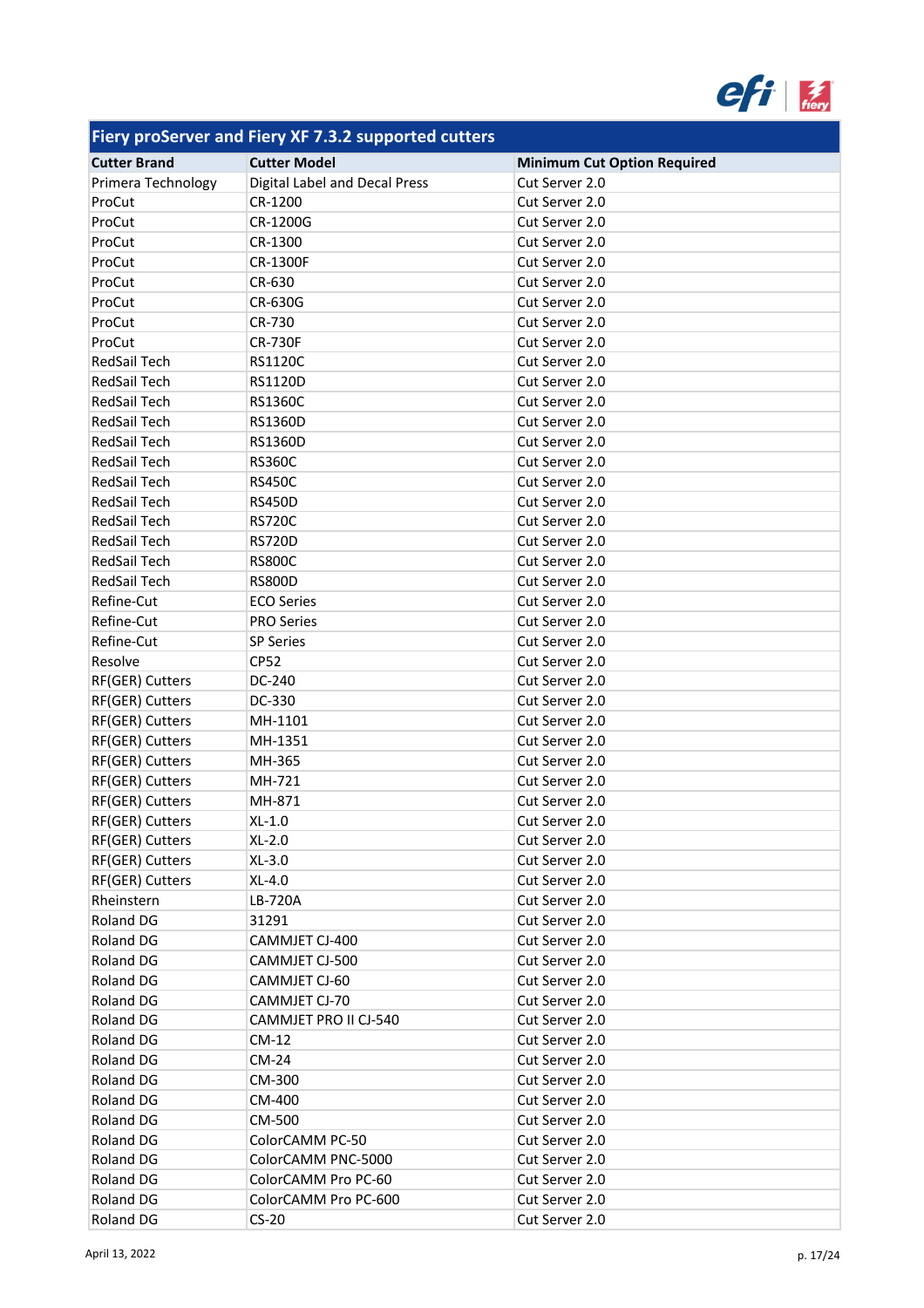

| . .                              |                                |                                                      |
|----------------------------------|--------------------------------|------------------------------------------------------|
| <b>Cutter Brand</b><br>Roland DG | <b>Cutter Model</b><br>CT-304  | <b>Minimum Cut Option Required</b><br>Cut Server 2.0 |
| <b>Roland DG</b>                 | $CX-12$                        | Cut Server 2.0                                       |
| Roland DG                        | $CX-24$                        | Cut Server 2.0                                       |
|                                  |                                |                                                      |
| Roland DG                        | CX-300                         | Cut Server 2.0                                       |
| Roland DG                        | CX-400                         | Cut Server 2.0                                       |
| Roland DG                        | CX-500                         | Cut Server 2.0                                       |
| <b>Roland DG</b>                 | $GX-24$                        | Cut Server 2.0                                       |
| Roland DG                        | GX-300                         | Cut Server 2.0                                       |
| Roland DG                        | GX-400                         | Cut Server 2.0                                       |
| Roland DG                        | GX-500                         | Cut Server 2.0                                       |
| Roland DG                        | GX-640                         | Cut Server 2.0                                       |
| Roland DG                        | PNC-1000                       | Cut Server 2.0                                       |
| Roland DG                        | <b>PNC-1000A</b>               | Cut Server 2.0                                       |
| Roland DG                        | PNC-1050                       | Cut Server 2.0                                       |
| Roland DG                        | PNC-1100                       | Cut Server 2.0                                       |
| Roland DG                        | PNC-1200                       | Cut Server 2.0                                       |
| Roland DG                        | PNC-1210                       | Cut Server 2.0                                       |
| Roland DG                        | PNC-1410                       | Cut Server 2.0                                       |
| Roland DG                        | PNC-1510                       | Cut Server 2.0                                       |
| Roland DG                        | PNC-1600                       | Cut Server 2.0                                       |
| Roland DG                        | PNC-1800                       | Cut Server 2.0                                       |
| Roland DG                        | <b>PNC-1850</b>                | Cut Server 2.0                                       |
| Roland DG                        | PNC-1860                       | Cut Server 2.0                                       |
| Roland DG                        | PNC-1900                       | Cut Server 2.0                                       |
| Roland DG                        | <b>PNC-2000</b>                | Cut Server 2.0                                       |
| Roland DG                        | <b>PNC-2100</b>                | Cut Server 2.0                                       |
| Roland DG                        | <b>PNC-2200</b>                | Cut Server 2.0                                       |
| Roland DG                        | PNC-2300                       | Cut Server 2.0                                       |
| Roland DG                        | <b>PNC-2500</b>                | Cut Server 2.0                                       |
| Roland DG                        | <b>PNC-2700E</b>               | Cut Server 2.0                                       |
| Roland DG                        | <b>PNC-2700M</b>               | Cut Server 2.0                                       |
| Roland DG                        | PNC-3000                       | Cut Server 2.0                                       |
| Roland DG                        | PNC-3100                       | Cut Server 2.0                                       |
| Roland DG                        | <b>PNC-500</b>                 | Cut Server 2.0                                       |
| Roland DG                        | <b>PNC-900</b>                 | Cut Server 2.0                                       |
| Roland DG                        | <b>PNC-910</b>                 | Cut Server 2.0                                       |
| Roland DG                        | <b>PNC-950</b>                 | Cut Server 2.0                                       |
| Roland DG                        | <b>PNC-960</b>                 | Cut Server 2.0                                       |
|                                  |                                |                                                      |
| Roland DG                        | RP-11                          | Cut Server 2.0                                       |
| Roland DG                        | RP-12                          | Cut Server 2.0                                       |
| Roland DG                        | RP-21                          | Cut Server 2.0                                       |
| Roland DG                        | <b>RP-22</b>                   | Cut Server 2.0                                       |
| Roland DG                        | SOLJET PRO II EX SC-540 EX     | Cut Server 2.0                                       |
| Roland DG                        | SOLJET PRO II SC-540           | Cut Server 2.0                                       |
| Roland DG                        | SOLJET PRO II V SC-545 EX      | Cut Server 2.0                                       |
| Roland DG                        | SOLJET PRO III XC-540          | Cut Server 2.0                                       |
| Roland DG                        | SOLJET PRO III XC-540 PlusPass | Cut Server 2.0                                       |
| Roland DG                        | SOLJET PRO III XC-540MT        | Cut Server 2.0                                       |
| Roland DG                        | SOLJET SC-500                  | Cut Server 2.0                                       |
| Roland DG                        | STX-7                          | Cut Server 2.0                                       |
| Roland DG                        | STX-8                          | Cut Server 2.0                                       |
| Roland DG                        | $SV-12$                        | Cut Server 2.0                                       |
| Roland DG                        | $SV-15$                        | Cut Server 2.0                                       |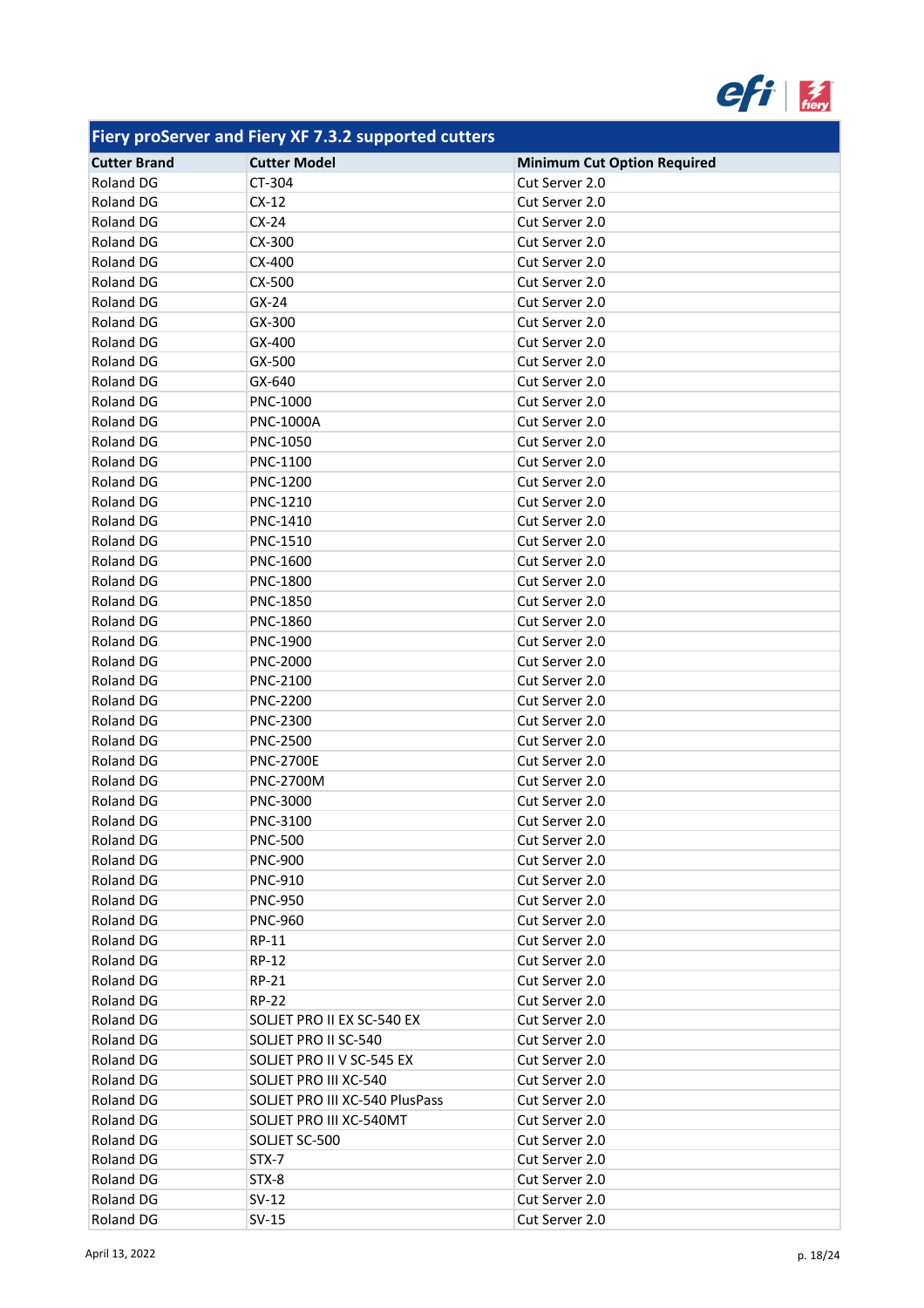

| <b>Cutter Brand</b> | <b>Cutter Model</b> | <b>Minimum Cut Option Required</b> |
|---------------------|---------------------|------------------------------------|
| Roland DG           | $SV-8$              | Cut Server 2.0                     |
| Roland DG           | $SX-12$             | Cut Server 2.0                     |
| Roland DG           | $SX-15$             | Cut Server 2.0                     |
| Roland DG           | $SX-8$              | Cut Server 2.0                     |
| Roland DG           | VersaCAMM SP-300    | Cut Server 2.0                     |
| Roland DG           | VersaCAMM SP-300i   | Cut Server 2.0                     |
| Roland DG           | VersaCAMM SP-300V   | Cut Server 2.0                     |
| Roland DG           | VersaCAMM SP-540i   | Cut Server 2.0                     |
| Roland DG           | VersaCAMM SP-540V   | Cut Server 2.0                     |
| <b>Roland DG</b>    | VersaCAMM VP-300    | Cut Server 2.0                     |
| Roland DG           | VersaCAMM VP-300i   | Cut Server 2.0                     |
| Roland DG           | VersaCAMM VP-540    | Cut Server 2.0                     |
| Roland DG           | VersaCAMM VP-540i   | Cut Server 2.0                     |
| Roland DG           | VersaCAMM VS-300    | Cut Server 2.0                     |
| <b>Roland DG</b>    | VersaCAMM VS-420    | Cut Server 2.0                     |
| Roland DG           | VersaCAMM VS-540    | Cut Server 2.0                     |
| Roland DG           | VersaCAMM VS-640    | Cut Server 2.0                     |
| Roland DG           | VersaUV LEC-300     | Cut Server 2.0                     |
| Roland DG           | VersaUV LEC-330     | Cut Server 2.0                     |
| SAGA                | <b>SAGA-1350I</b>   | Cut Server 2.0                     |
| SAGA                | <b>SAGA-1350II</b>  | Cut Server 2.0                     |
| SAGA                | <b>SAGA-1600I</b>   | Cut Server 2.0                     |
| SAGA                | SAGA-1600II         | Cut Server 2.0                     |
| SAGA                | SAGA-2100I          | Cut Server 2.0                     |
| SAGA                | SAGA-2100II         | Cut Server 2.0                     |
| SAGA                | SAGA-2600I          | Cut Server 2.0                     |
| SAGA                | SAGA-2600II         | Cut Server 2.0                     |
| SAGA                | SAGA-360I           | Cut Server 2.0                     |
| SAGA                | SAGA-360II          | Cut Server 2.0                     |
| SAGA                | <b>SAGA-550I</b>    | Cut Server 2.0                     |
| SAGA                | SAGA-550II          | Cut Server 2.0                     |
| SAGA                | <b>SAGA-720I</b>    | Cut Server 2.0                     |
| SAGA                | SAGA-720II          | Cut Server 2.0                     |
| <b>SECABO</b>       | SECABO C120III      | Cut Server 2.0                     |
| <b>SECABO</b>       | SECABO C30III       | Cut Server 2.0                     |
| <b>SECABO</b>       | SECABO C60III       | Cut Server 2.0                     |
| SeikiTech           | SK1100T             | Cut Server 2.0                     |
| SeikiTech           | <b>SK1350H</b>      | Cut Server 2.0                     |
| SeikiTech           | <b>SK1350T</b>      | Cut Server 2.0                     |
| SeikiTech           | <b>SK375T</b>       | Cut Server 2.0                     |
| SeikiTech           | <b>SK720H</b>       | Cut Server 2.0                     |
| SeikiTech           | <b>SK720T</b>       | Cut Server 2.0                     |
| SeikiTech           | <b>SK850H</b>       | Cut Server 2.0                     |
| SeikiTech           | <b>SK870T</b>       | Cut Server 2.0                     |
| <b>SID Signs</b>    | SID1000-108         | Cut Server 2.0                     |
| <b>SID Signs</b>    | SID1000-120         | Cut Server 2.0                     |
| <b>SID Signs</b>    | SID1000-30          | Cut Server 2.0                     |
| <b>SID Signs</b>    | SID1000-60          | Cut Server 2.0                     |
| <b>SID Signs</b>    | SID1000-90          | Cut Server 2.0                     |
| <b>SID Signs</b>    | SID2000-108         | Cut Server 2.0                     |
| <b>SID Signs</b>    | SID2000-108 USB     | Cut Server 2.0                     |
| <b>SID Signs</b>    | SID2000-120         | Cut Server 2.0                     |
| <b>SID Signs</b>    | SID2000-120 USB     | Cut Server 2.0                     |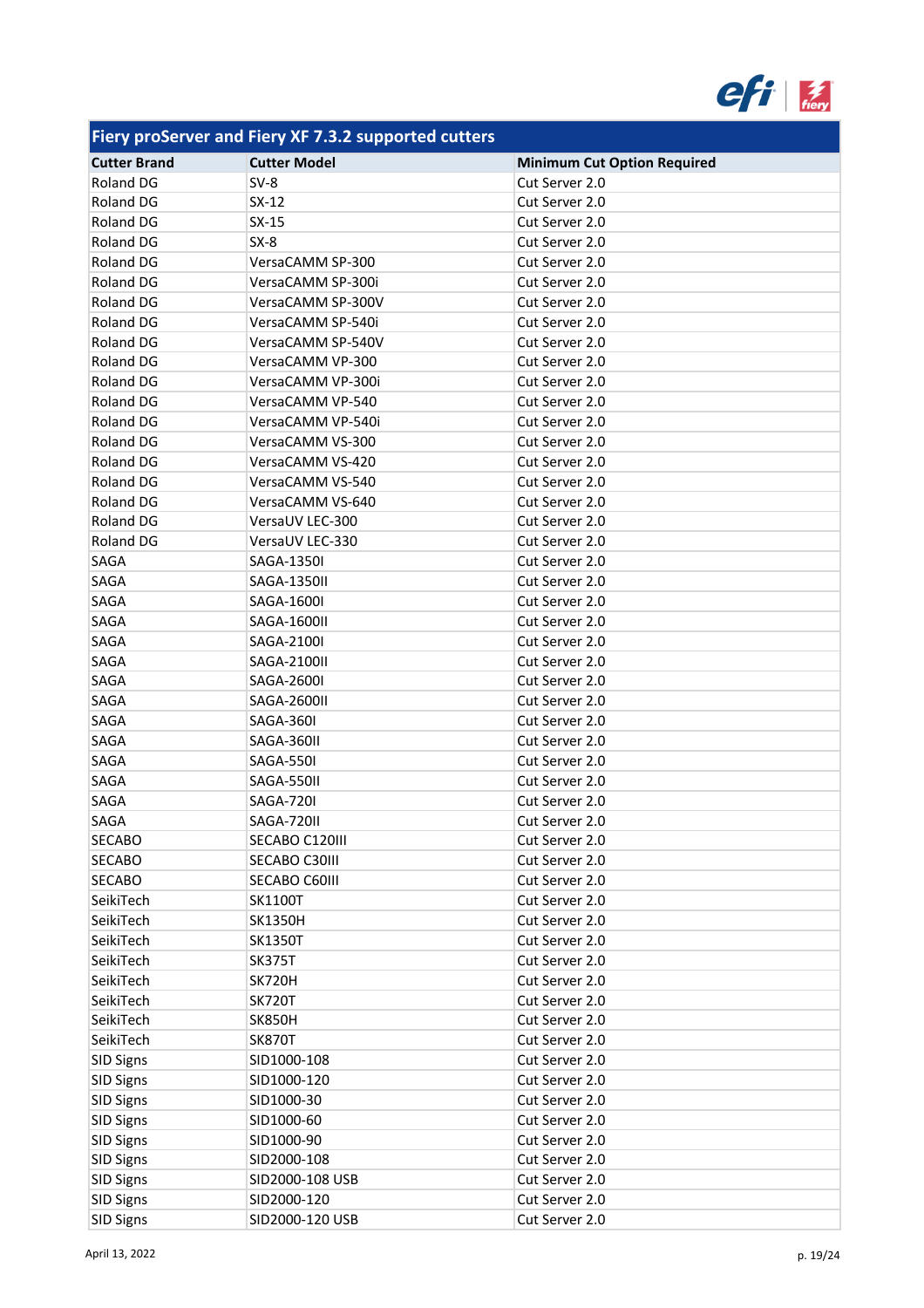

| <b>Cutter Brand</b> | <b>Cutter Model</b>      | <b>Minimum Cut Option Required</b> |
|---------------------|--------------------------|------------------------------------|
| <b>SID Signs</b>    | SID2000-60               | Cut Server 2.0                     |
| <b>SID Signs</b>    | SID2000-60 USB           | Cut Server 2.0                     |
| <b>SID Signs</b>    | SID2000-90               | Cut Server 2.0                     |
| <b>SID Signs</b>    | SID2000-90 USB           | Cut Server 2.0                     |
| SolventJET Systems  | SolventJET I CJ-500S     | Cut Server 2.0                     |
| SolventJET Systems  | SolventJET II SC-540S    | Cut Server 2.0                     |
|                     |                          |                                    |
| SolventJET Systems  | SolventJET II SC-545 EXS | Cut Server 2.0                     |
| Summa               | D1000                    | Cut Server 2.0                     |
| Summa               | D1010                    | Cut Server 2.0                     |
| Summa               | D1010 PRO                | Cut Server 2.0                     |
| Summa               | <b>D1010 PRO SL</b>      | Cut Server 2.0                     |
| Summa               | D1020                    | Cut Server 2.0                     |
| Summa               | D120                     | Cut Server 2.0                     |
| Summa               | <b>D120 SE</b>           | Cut Server 2.0                     |
| Summa               | D120R                    | Cut Server 2.0                     |
| Summa               | D1220                    | Cut Server 2.0                     |
| Summa               | D1300                    | Cut Server 2.0                     |
| Summa               | D1300 PRO                | Cut Server 2.0                     |
| Summa               | D140                     | Cut Server 2.0                     |
| Summa               | D1400 PRO                | Cut Server 2.0                     |
| Summa               | <b>D1400 PRO SL</b>      | Cut Server 2.0                     |
| Summa               | D140R                    | Cut Server 2.0                     |
| Summa               | D <sub>15</sub>          | Cut Server 2.0                     |
| Summa               | <b>D1600 PRO SL</b>      | Cut Server 2.0                     |
| Summa               | D160R                    | Cut Server 2.0                     |
| Summa               | D500                     | Cut Server 2.0                     |
| Summa               | D520                     | Cut Server 2.0                     |
| Summa               | D60                      | Cut Server 2.0                     |
| Summa               | <b>D60 SE</b>            | Cut Server 2.0                     |
| Summa               | D60/U                    | Cut Server 2.0                     |
| Summa               | D60R                     | Cut Server 2.0                     |
| Summa               | D610                     | Cut Server 2.0                     |
| Summa               | <b>D610 PRO</b>          | Cut Server 2.0                     |
| Summa               | D620                     | Cut Server 2.0                     |
| Summa               | D750                     | Cut Server 2.0                     |
| Summa               | <b>D750 PRO</b>          | Cut Server 2.0                     |
| Summa               | D750 PRO SL              | Cut Server 2.0                     |
| Summa               | D75R                     | Cut Server 2.0                     |
| Summa               | D760                     | Cut Server 2.0                     |
| Summa               | DC3                      | Cut Server 2.0                     |
| Summa               | DC4                      | Cut Server 2.0                     |
| Summa               | DC4sx                    | Cut Server 2.0                     |
| Summa               | Eclipse 24               | Cut Server 2.0                     |
|                     | Eclipse 48               | Cut Server 2.0                     |
| Summa               | F-Series                 | Cut Marks Option - Fiery XF 6.3    |
| Summa               | F-Series (GoProduce)     | Cut Marks Option - Fiery XF 7.2    |
| Summa               |                          |                                    |
| Summa               | S120 D                   | Cut Server 2.0                     |
| Summa               | S120 T                   | Cut Server 2.0                     |
| Summa               | S140 D                   | Cut Server 2.0                     |
| Summa               | S140 T                   | Cut Server 2.0                     |
| Summa               | S160 D                   | Cut Server 2.0                     |
| Summa               | S160 T                   | Cut Server 2.0                     |
| Summa               | S75 D                    | Cut Server 2.0                     |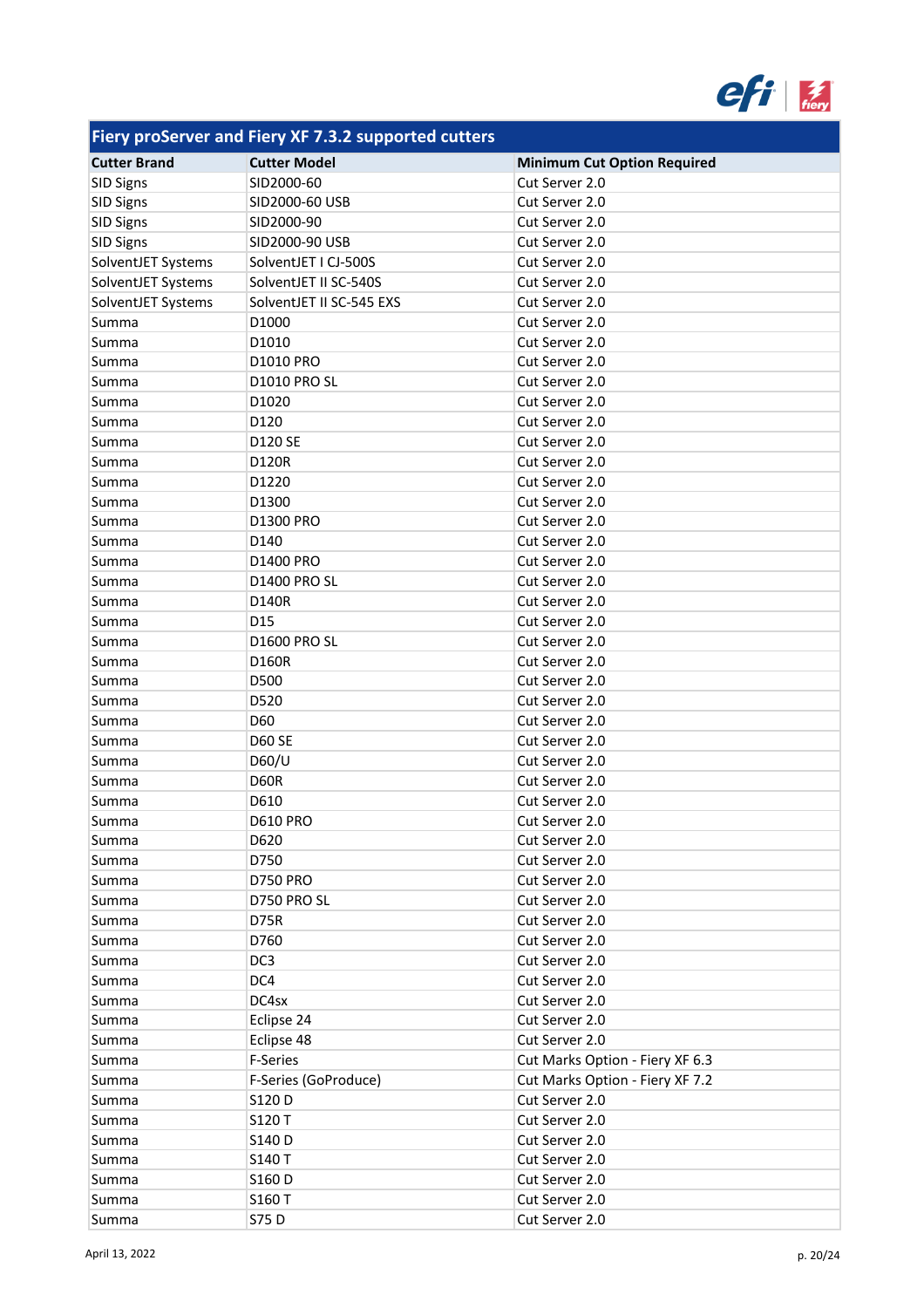

| <b>Cutter Brand</b> | <b>Cutter Model</b>    | <b>Minimum Cut Option Required</b> |
|---------------------|------------------------|------------------------------------|
| Summa               | S75 T                  | Cut Server 2.0                     |
| Summa               | SummaPaint PC1500      | Cut Server 2.0                     |
| Summa               | T+1010                 | Cut Server 2.0                     |
| Summa               | T1000                  | Cut Server 2.0                     |
| Summa               | T1010                  | Cut Server 2.0                     |
| Summa               | T1010 PRO              | Cut Server 2.0                     |
| Summa               | <b>T1010 PRO SL</b>    | Cut Server 2.0                     |
| Summa               | T1010A                 | Cut Server 2.0                     |
| Summa               | T1300                  | Cut Server 2.0                     |
| Summa               | <b>T1300 PRO</b>       | Cut Server 2.0                     |
| Summa               | T1300A                 | Cut Server 2.0                     |
| Summa               | T140                   | Cut Server 2.0                     |
| Summa               | <b>T1400 PRO</b>       | Cut Server 2.0                     |
| Summa               | <b>T1400 PRO SL</b>    | Cut Server 2.0                     |
| Summa               | <b>T1600 PRO SL</b>    | Cut Server 2.0                     |
| Summa               | T610                   | Cut Server 2.0                     |
| Summa               | <b>T610 PRO</b>        | Cut Server 2.0                     |
| Summa               | T750                   | Cut Server 2.0                     |
| Summa               | <b>T750 PRO</b>        | Cut Server 2.0                     |
| Summa               | <b>T750 PRO SL</b>     | Cut Server 2.0                     |
| Technoplot          | Creation CT1200        | Cut Server 2.0                     |
| Technoplot          | Creation CT630         | Cut Server 2.0                     |
| Technoplot          | Millennium T1600 Pro   | Cut Server 2.0                     |
| Technoplot          | Millennium T610 Pro    | Cut Server 2.0                     |
| Technoplot          | Millennium T750 Pro    | Cut Server 2.0                     |
| Technoplot          | SolventJet-Basic SP300 | Cut Server 2.0                     |
| Technoplot          | SolventJet-Basic SP540 | Cut Server 2.0                     |
| Technoplot          | SolventJet-Combi 545   | Cut Server 2.0                     |
| Technoplot          | SolventJet-Pro 545     | Cut Server 2.0                     |
| Trotec              | SP500                  | Cut Marks Option - Fiery XF 7.3.2  |
| Trotec              | SP1500                 | Cut Marks Option - Fiery XF 7.3.2  |
| Trotec              | SP2000                 | Cut Marks Option - Fiery XF 7.3.2  |
| Trotec              | SP3000                 | Cut Marks Option - Fiery XF 7.3.2  |
| Uniform             | Cadet                  | Cut Server 2.0                     |
| Uniform             | Cadet Plus             | Cut Server 2.0                     |
| Uniform             | Coldstream SP-1400C    | Cut Server 2.0                     |
| Uniform             | Coldstream S-PC 54     | Cut Server 2.0                     |
| Uniform             | Grenadier SP-1400C     | Cut Server 2.0                     |
| Upstar              | S-600                  | Cut Server 2.0                     |
| Upstar              | SRC-1200               | Cut Server 2.0                     |
| Upstar              | SRC-1448               | Cut Server 2.0                     |
| Upstar              | SRC-600                | Cut Server 2.0                     |
| Upstar              | <b>SRC-738</b>         | Cut Server 2.0                     |
| <b>US Cutter</b>    | Copam CP-2500          | Cut Server 2.0                     |
| <b>US Cutter</b>    | Copam CP-3000          | Cut Server 2.0                     |
| <b>US Cutter</b>    | Copam CP-3500          | Cut Server 2.0                     |
| <b>US Cutter</b>    | Copam CP-4000          | Cut Server 2.0                     |
| <b>US Cutter</b>    | Copam CP-4500          | Cut Server 2.0                     |
| <b>US Cutter</b>    | Creation PCUT CTN1200  | Cut Server 2.0                     |
| <b>US Cutter</b>    | Creation PCUT CTN630   | Cut Server 2.0                     |
| <b>US Cutter</b>    | Creation PCUT CTN900   | Cut Server 2.0                     |
| <b>US Cutter</b>    | Laserpoint 24          | Cut Server 2.0                     |
| <b>US Cutter</b>    | Laserpoint 36          | Cut Server 2.0                     |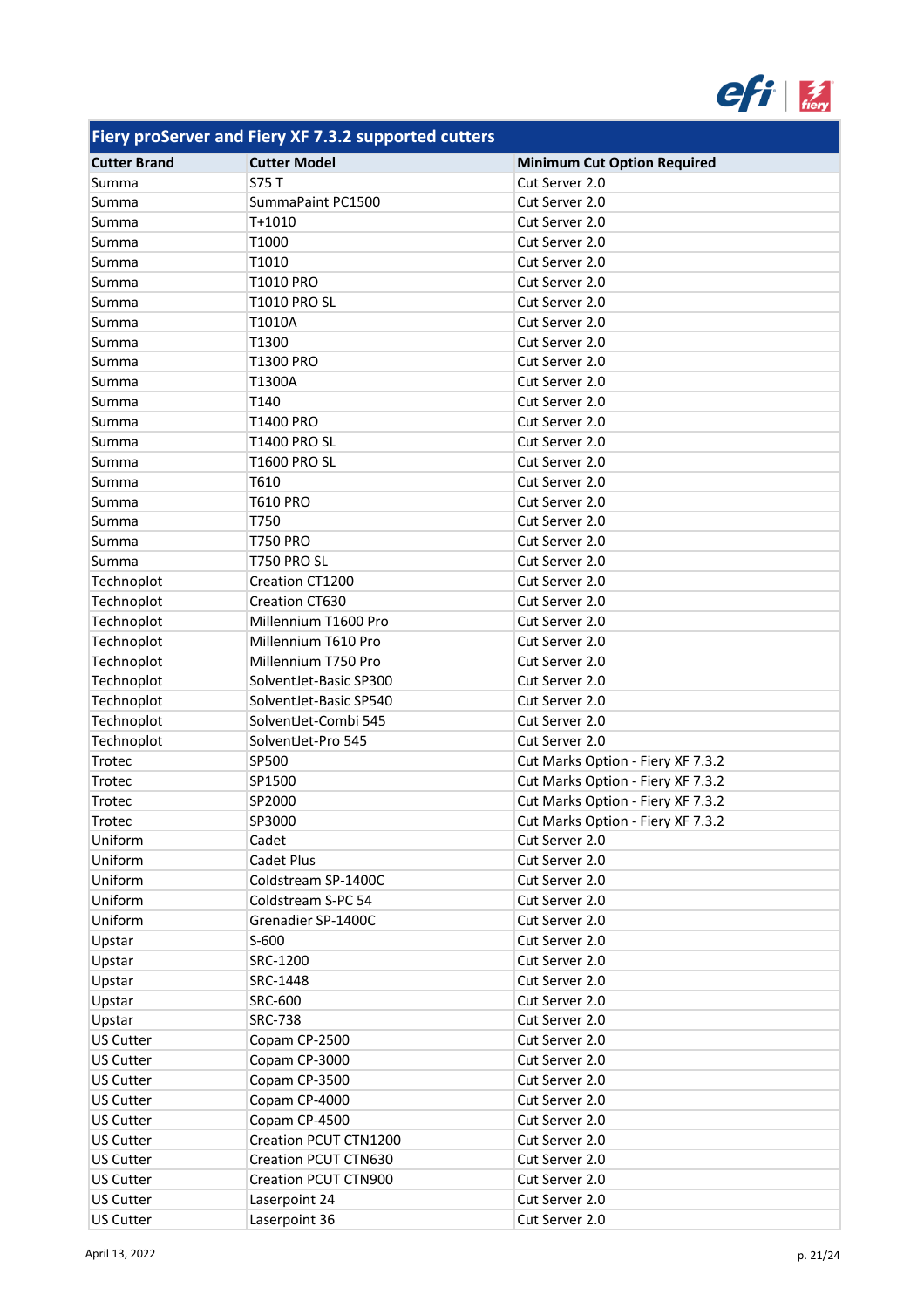

| <b>Cutter Brand</b>  | <b>Cutter Model</b>        | <b>Minimum Cut Option Required</b> |
|----------------------|----------------------------|------------------------------------|
| <b>US Cutter</b>     | Laserpoint 48              | Cut Server 2.0                     |
| <b>US Cutter</b>     | MH-1351                    | Cut Server 2.0                     |
| <b>US Cutter</b>     | MH-365                     | Cut Server 2.0                     |
| <b>US Cutter</b>     | MH-721                     | Cut Server 2.0                     |
| <b>US Cutter</b>     | MH-871                     | Cut Server 2.0                     |
| <b>US Cutter</b>     | US Cutter ZenCut Black 24" | Cut Server 2.0                     |
| <b>US Cutter</b>     | US Cutter ZenCut Black 40" | Cut Server 2.0                     |
| <b>US Cutter</b>     | US Cutter ZenCut Black 52" | Cut Server 2.0                     |
| <b>US Cutter</b>     | US Cutter ZenCut Black 72" | Cut Server 2.0                     |
| <b>US Cutter</b>     | US Cutter ZenCut Green 24" | Cut Server 2.0                     |
| <b>US Cutter</b>     | US Cutter ZenCut Green 52" | Cut Server 2.0                     |
| Vicsign              | HW-1200                    | Cut Server 2.0                     |
| Vicsign              | HW-330                     | Cut Server 2.0                     |
| Vicsign              | HW-630                     | Cut Server 2.0                     |
| Vicsign              | HW-900                     | Cut Server 2.0                     |
| <b>Vinyl Express</b> | Enduracut                  | Cut Server 2.0                     |
| <b>Vinyl Express</b> | Enduracut +                | Cut Server 2.0                     |
| <b>Vinyl Express</b> | GRC-101S                   | Cut Server 2.0                     |
| <b>Vinyl Express</b> | GRC-132S                   | Cut Server 2.0                     |
| <b>Vinyl Express</b> | <b>GRC-50</b>              | Cut Server 2.0                     |
| <b>Vinyl Express</b> | GRC-60                     | Cut Server 2.0                     |
| <b>Vinyl Express</b> | GRC-61                     | Cut Server 2.0                     |
| <b>Vinyl Express</b> | <b>GRC-76S</b>             | Cut Server 2.0                     |
| <b>Vinyl Express</b> | Jaguar JG-101S             | Cut Server 2.0                     |
| <b>Vinyl Express</b> | Jaguar JG-132S             | Cut Server 2.0                     |
| <b>Vinyl Express</b> | Jaguar JG-61               | Cut Server 2.0                     |
| <b>Vinyl Express</b> | Jaguar JG-76S              | Cut Server 2.0                     |
| <b>Vinyl Express</b> | <b>Lynx S-132</b>          | Cut Server 2.0                     |
| <b>Vinyl Express</b> | Lynx S-30                  | Cut Server 2.0                     |
| <b>Vinyl Express</b> | Lynx S-60                  | Cut Server 2.0                     |
| <b>Vinyl Express</b> | Q100                       | Cut Server 2.0                     |
| <b>Vinyl Express</b> | Q130                       | Cut Server 2.0                     |
| <b>Vinyl Express</b> | Q160                       | Cut Server 2.0                     |
| Vinyl Express        | Q24                        | Cut Server 2.0                     |
| <b>Vinyl Express</b> | Q30                        | Cut Server 2.0                     |
| <b>Vinyl Express</b> | Q42                        | Cut Server 2.0                     |
| <b>Vinyl Express</b> | Q54                        | Cut Server 2.0                     |
| <b>Vinyl Express</b> | Q60                        | Cut Server 2.0                     |
| <b>Vinyl Express</b> | Q64                        | Cut Server 2.0                     |
| <b>Vinyl Express</b> | Q75                        | Cut Server 2.0                     |
| <b>Vinyl Express</b> | <b>QE60</b>                | Cut Server 2.0                     |
| <b>Vinyl Express</b> | QE60+                      | Cut Server 2.0                     |
| <b>Vinyl Express</b> | R <sub>19</sub>            | Cut Server 2.0                     |
| <b>Vinyl Express</b> | R24                        | Cut Server 2.0                     |
| <b>Vinyl Express</b> | R31                        | Cut Server 2.0                     |
| <b>Vinyl Express</b> | R39                        | Cut Server 2.0                     |
| <b>Vinyl Express</b> | R44                        | Cut Server 2.0                     |
| <b>Vinyl Express</b> | R48                        | Cut Server 2.0                     |
| VyTek                | GEM24                      | Cut Server 2.0                     |
| VyTek                | GEM40                      | Cut Server 2.0                     |
| VyTek                | GEM54                      | Cut Server 2.0                     |
| VyTek                | Industrial 4896R 2.5D      | Cut Server 2.0                     |
| VyTek                | Industrial 4896R 3D        | Cut Server 2.0                     |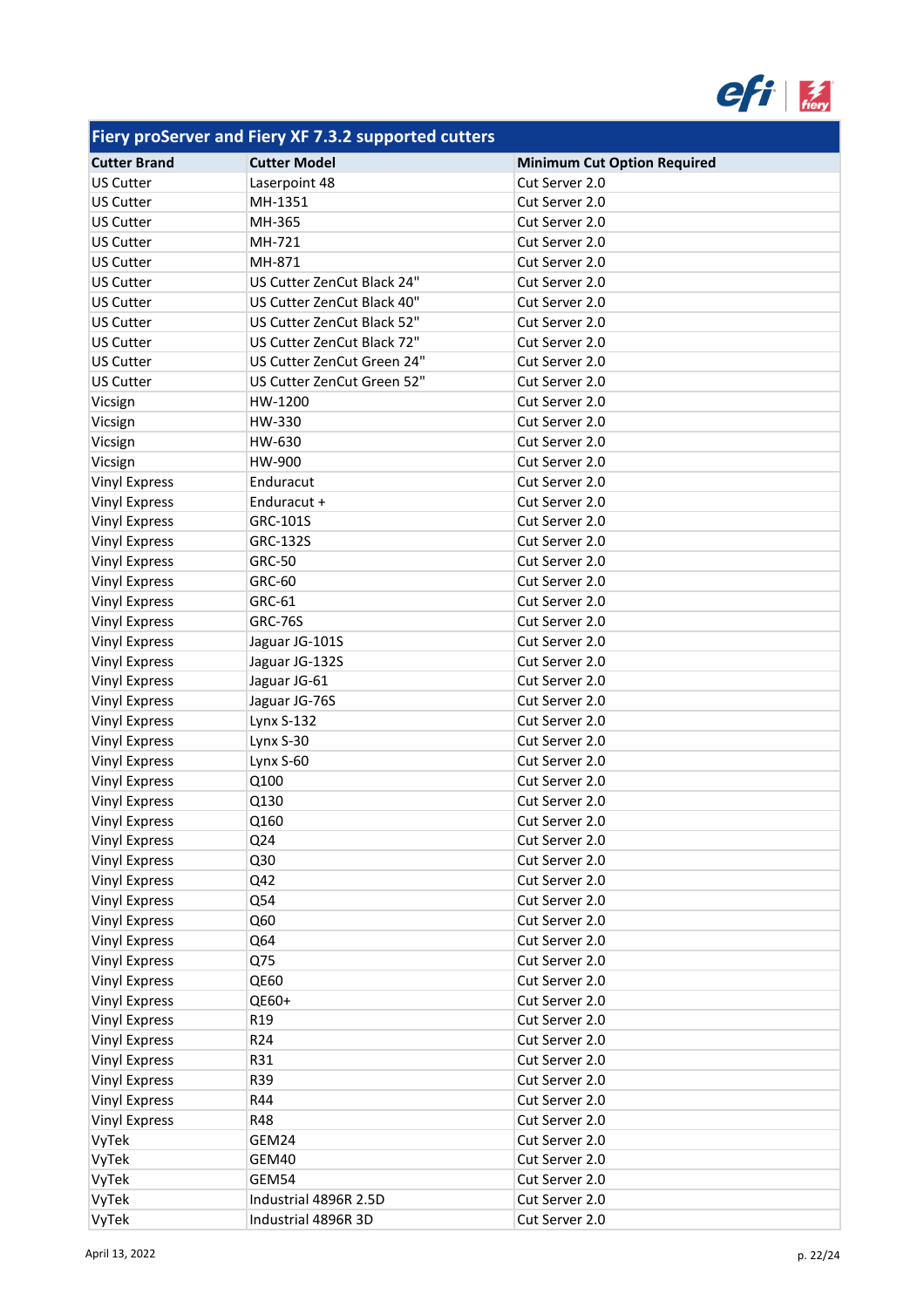

| <b>Cutter Brand</b> | <b>Cutter Model</b>       | <b>Minimum Cut Option Required</b> |
|---------------------|---------------------------|------------------------------------|
| VyTek               | Industrial 7210R 2.5D     | Cut Server 2.0                     |
| VyTek               | Industrial 7210R 3D       | Cut Server 2.0                     |
| VyTek               | Industrial 9610R 2.5D     | Cut Server 2.0                     |
| VyTek               | Industrial 9610R 3D       | Cut Server 2.0                     |
| VyTek               | Rebel 4X4 2.5D            | Cut Server 2.0                     |
| VyTek               | Rebel 4X4 3D              | Cut Server 2.0                     |
| VyTek               | Rebel 4X6 2.5D            | Cut Server 2.0                     |
| VyTek               | Rebel 4X6 3D              | Cut Server 2.0                     |
| VyTek               | Rebel 4X8 2.5D            | Cut Server 2.0                     |
| VyTek               | Rebel 4X8 3D              | Cut Server 2.0                     |
| VyTek               | VY1000                    | Cut Server 2.0                     |
| VyTek               | VY500                     | Cut Server 2.0                     |
| Wild                | TA10 Auto Feed            | Cut Server 2.0                     |
| Wild                | TA10 Manual Feed          | Cut Server 2.0                     |
| Wild                | TA100 Auto Feed           | Cut Server 2.0                     |
| Wild                | TA100BL Auto Feed         | Cut Server 2.0                     |
| Wild                | TA100BLX Auto Feed        | Cut Server 2.0                     |
| Wild                | TA100S Auto Feed          | Cut Server 2.0                     |
| Wild                | <b>TA10BL Auto Feed</b>   | Cut Server 2.0                     |
| Wild                | <b>TA10BL Manual Feed</b> | Cut Server 2.0                     |
| Wild                | <b>TA10BLX Auto Feed</b>  | Cut Server 2.0                     |
| Wild                | TA10S Auto Feed           | Cut Server 2.0                     |
| Wild                | TA2 Auto Feed             | Cut Server 2.0                     |
| Wild                | TA2 Manual Feed           | Cut Server 2.0                     |
| Wild                | <b>TA2L Auto Feed</b>     | Cut Server 2.0                     |
| Wild                | <b>TA2L Signtronic</b>    | Cut Server 2.0                     |
| Wild                | TA30 Auto Feed            | Cut Server 2.0                     |
| Wild                | <b>TA30 Manual Feed</b>   | Cut Server 2.0                     |
| Wild                | TA40 Auto Feed            | Cut Server 2.0                     |
| Wild                | <b>TA40 Manual Feed</b>   | Cut Server 2.0                     |
| Wild                | TA400 Auto Feed           | Cut Server 2.0                     |
| Wild                | TA400C Auto Feed          | Cut Server 2.0                     |
| Wild                | TA400G Auto Feed          | Cut Server 2.0                     |
| Wild                | <b>TA40G Auto Feed</b>    | Cut Server 2.0                     |
| Wild                | <b>TA40G Manual Feed</b>  | Cut Server 2.0                     |
| Wild                | TA41 Auto Feed            | Cut Server 2.0                     |
| Wild                | TA41 Manual Feed          | Cut Server 2.0                     |
| Wild                | TA410 Auto Feed           | Cut Server 2.0                     |
| Wild                | TA410E Auto Feed          | Cut Server 2.0                     |
| Wild                | TA410ES Auto Feed         | Cut Server 2.0                     |
| Wild                | TA500M Auto Feed          | Cut Server 2.0                     |
| Wild                | TA500MC Auto Feed         | Cut Server 2.0                     |
| Wild                | TA510 Auto Feed           | Cut Server 2.0                     |
| Wild                | TA510S Auto Feed          | Cut Server 2.0                     |
| Xpert               | <b>DMPL Cutter</b>        | Cut Server 2.0                     |
| Xpert               | EH 1101                   | Cut Server 2.0                     |
| Xpert               | EH 1351                   | Cut Server 2.0                     |
| Xpert               | EH 721                    | Cut Server 2.0                     |
| Xpert               | EH 871                    | Cut Server 2.0                     |
| Zeta                | CP2415                    | Cut Server 2.0                     |
| Zeta                | CP3015                    | Cut Server 2.0                     |
| Zund                | D3 L-3200                 | Cut Marks Option - Fiery XF 7.2    |
| Zund                | D3 XL-3200                | Cut Marks Option - Fiery XF 7.2    |